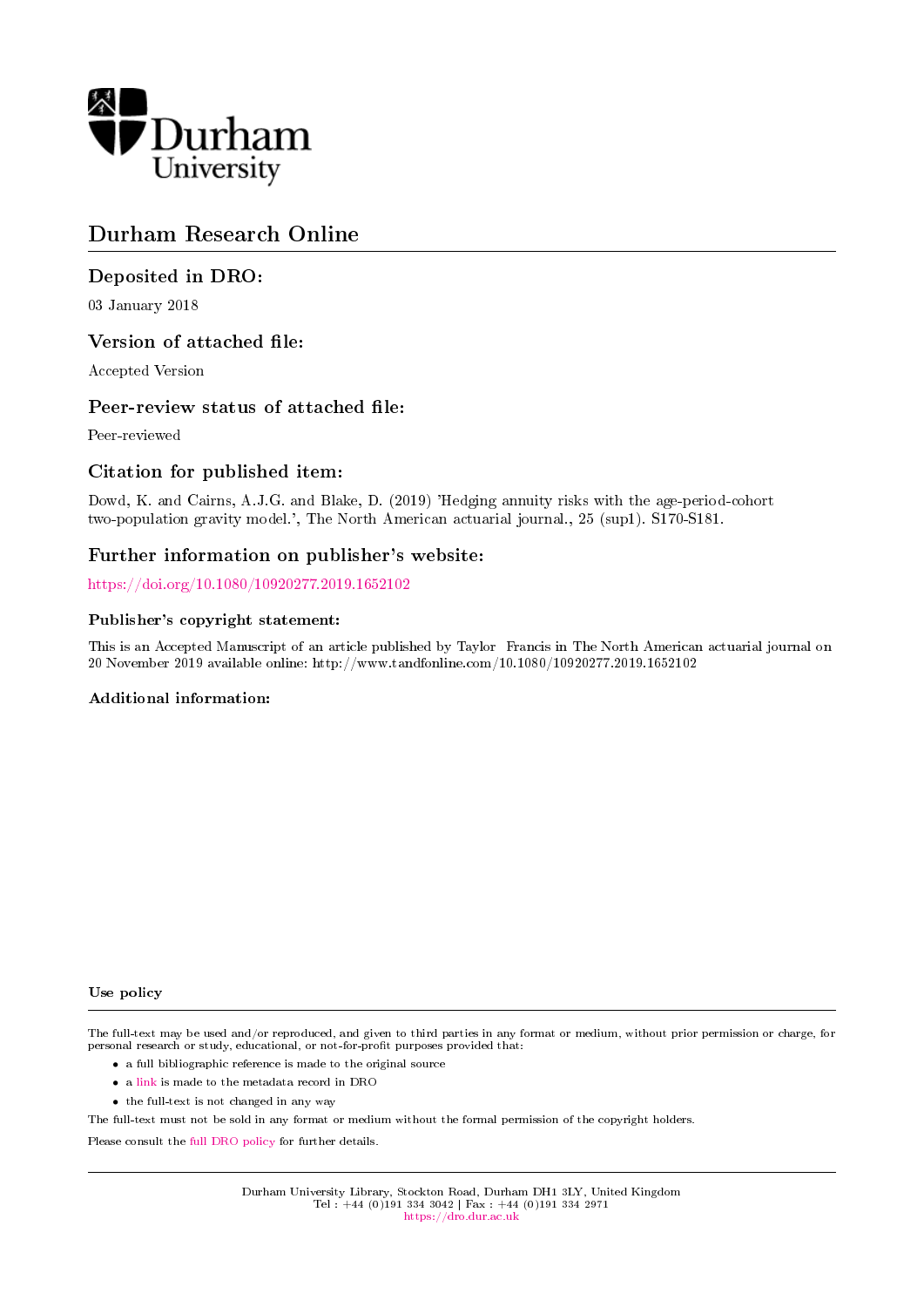# **Hedging Pension Risks with the Age-Period-Cohort Two-Population Gravity Model**

Kevin Dowd<sup>\*</sup>, Andrew J.G. Cairns<sup>#</sup> and David Blake<sup>\*</sup>,

This draft: February 2nd 2017

#### **Abstract**

We consider the effectiveness of an illustrative annuity hedging problem in which a forward annuity predicated on one population is hedged by a position in a forward annuity predicated on another population. Our analysis makes use of the age-period-cohort two-population gravity model that takes account of the observed inter-dependence between the two populations' mortality rates; it also considers the implications of parameter uncertainty, individual death or Poisson risk and interest-rate risk for hedge effectiveness. We consider horizons of up to 20 years. For the most part, our results are robust and indicate strong hedge effectiveness, with estimates of relative risk reduction varying from about 0.70 in the least effective case to well over 0.95 in the most effective cases.

**.** 

Pensions Institute, Cass Business School, 106 Bunhill Row, London, EC1Y 8TZ, United Kingdom. Email: [kevin.dowd@hotmail.co.uk.](mailto:kevind.dowd@hotmail.co.uk) Corresponding author.

Maxwell Institute for Mathematical Sciences, and Actuarial Mathematics and Statistics, Heriot-Watt University, Edinburgh, EH14 4AS, United Kingdom.

Pensions Institute, Cass Business School, 106 Bunhill Row, London, EC1Y 8TZ, United Kingdom.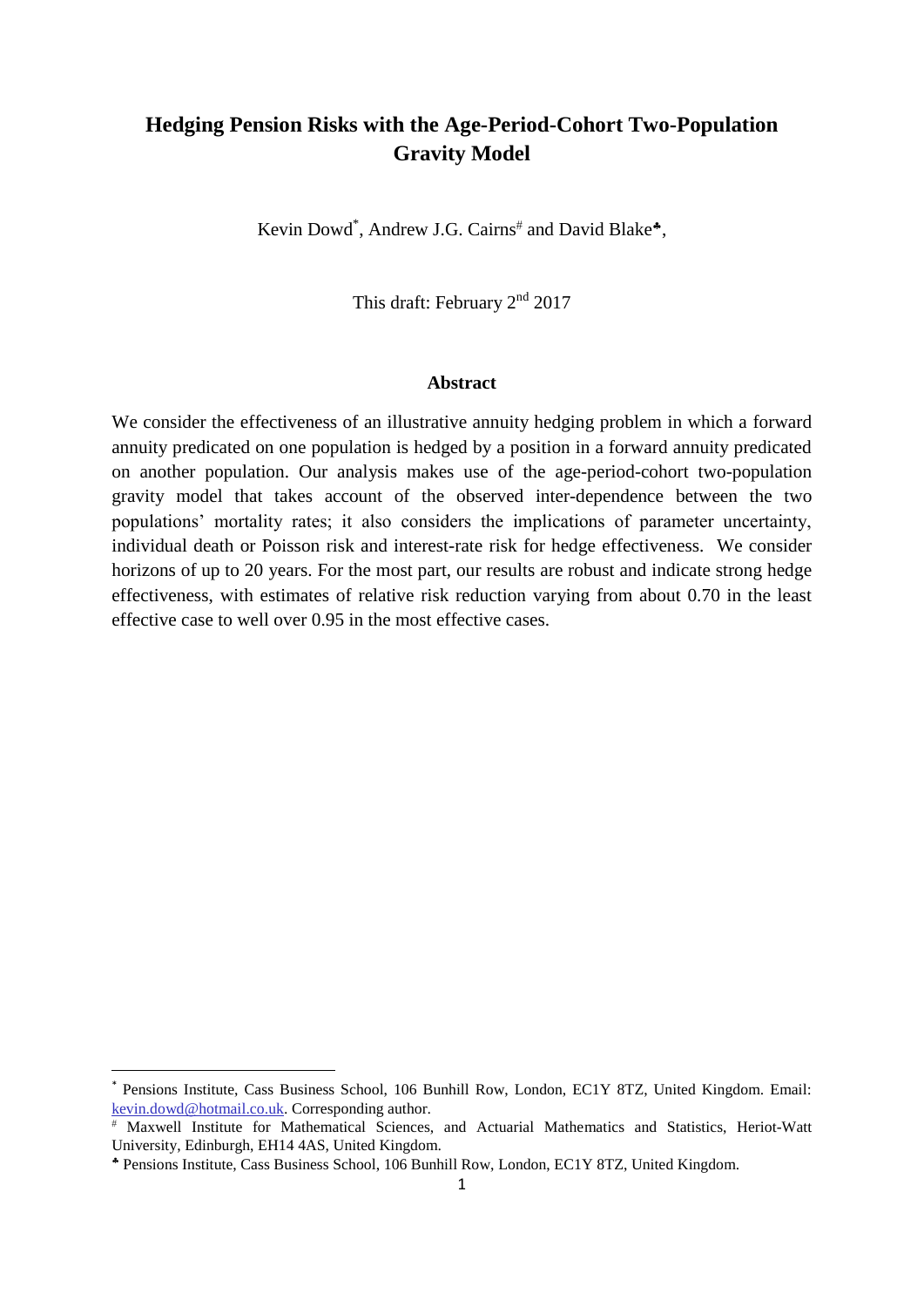#### **Hedging Pension Risks with the Age-Period-Cohort Two-Population Gravity Model**

### **1. Introduction**

**.** 

Consider the problem of how to hedge an annuity predicated on a cohort from one population (e.g., that to which a pension fund is exposed) with an annuity predicated on another population (e.g., the national population). The annuity being hedged represents a typical pension fund's exposure and the hedge instrument is a second annuity offered by a capital markets institution. Equivalently, the hedge can also be regarded as a deferred annuity swap.

More specifically, the pension fund is assumed to have a deferred annuity exposure at horizon  $T$ , and its annuitant population is considered to be a representative large sample drawn from the UK Continuous Mortality Investigation (CMI) male assured lives population. The pension fund seeks to hedge this exposure with a deferred annuity of the same horizon predicated on the England & Wales (E&W) male mortality index (i.e., on the national population of England & Wales). Both annuities involve annual payments beginning at future time *T* of £1 to each surviving member of a cohort who will be aged 65 at *T*. Using obvious notation, we denote these annuities as  $a(T, CMI, 65)$  and  $a(T, E \& W, 65)$ respectively.

We know that the mortality rates of the two populations are highly, but not perfectly, correlated. This suggests that a hedge might be useful in reducing the pension fund's risk exposure, but is unlikely to be perfect: some basis risk is likely to remain.

Our problem is to design and assess an appropriate hedge position with this hedge instrument. To do this, we use the framework for basis risk analysis and hedge effectiveness laid out in Coughlan *et al.* (2011). The framework has three components: (i) the development of an informed understanding of basis risk, (ii) the appropriate calibration of the hedging instrument and (iii) an evaluation of hedge effectiveness.

In applying this framework, this article is organized as follows. Section 2 discusses why basis risk and hedge calibration requires a two-population mortality model that takes account of the two populations' interdependence. Section 3 discusses basis risk and hedge effectiveness using the Age-Period-Cohort (APC) version of the two-population gravity model of Dowd *et*  al.  $(2010)^{1,2}$ : we initially use the simplest version of the model which disregards parameter uncertainty and Poisson death risk.<sup>3</sup> Section 4 then generalizes the analysis to cover these

<sup>&</sup>lt;sup>1</sup> Alternatively, we could have used the MCMC two-population model of Cairns *et al.* (2011a).

<sup>2</sup> Our work also complements the earlier analyses of Couglan *et al.* (2011) and Cairns *et al.* (2011b), both of which have considered somewhat similar hedging problems to those considered here.

<sup>&</sup>lt;sup>3</sup> By Poisson death risk, we mean the random variation risk associated with death rates in a small sample of the overall population. If the sample is small, as will be the case in a small pension fund, the realized pattern of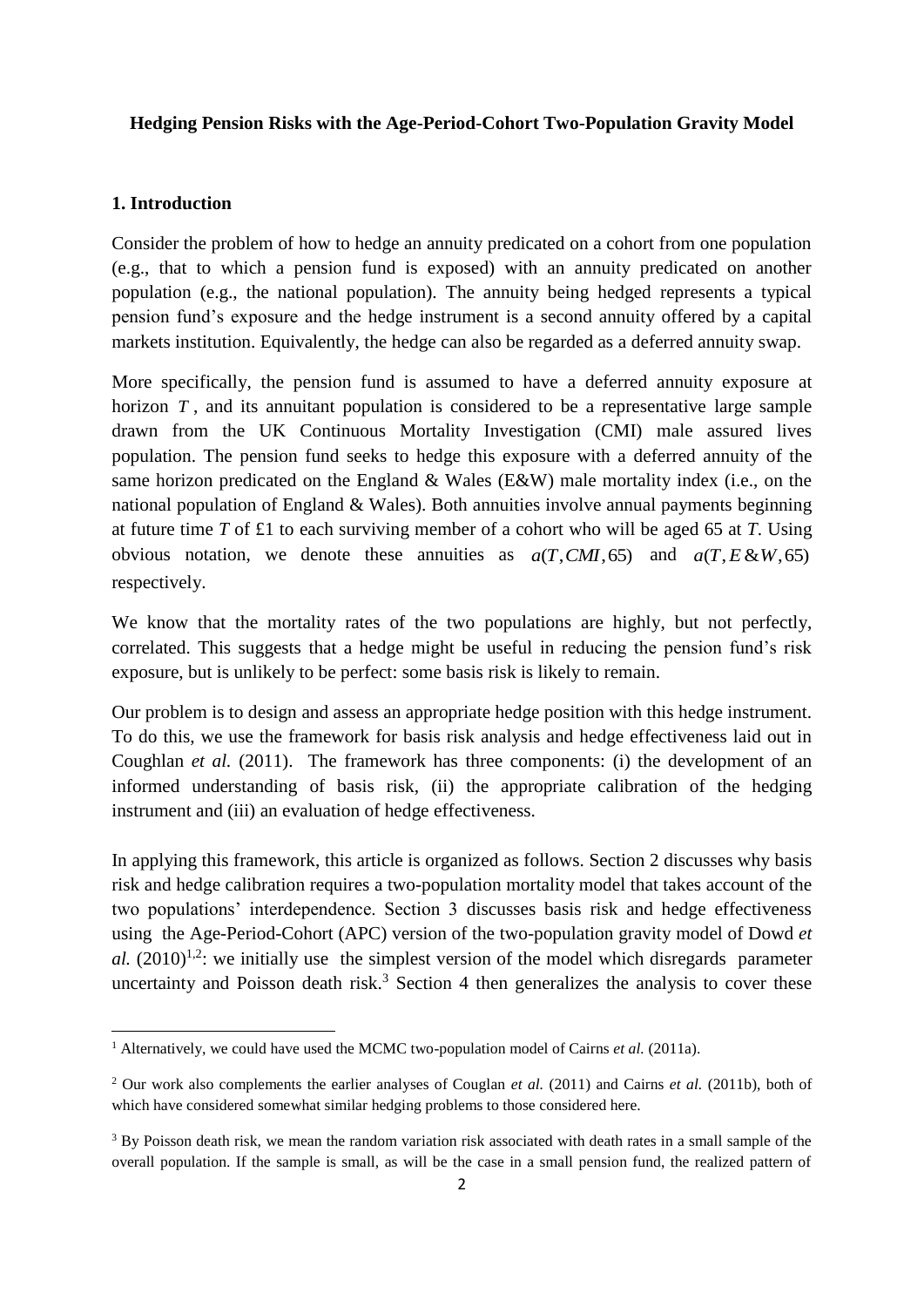cases. Section 5 further generalizes the analysis to cover interest-rate risk. Section 6 offers some conclusions and suggestions for extensions of the present work.

Appendices *A-D* deal with various technical issues: *A* outlines the two-population gravity model used in this paper, *B* discusses parameter simulation, *C* discusses the simulation of Poisson deaths uncertainty and *D* discusses the simulation of future annuity prices.

#### **2. Why We Need a Two-Population Mortality Model**

To see why we need a two-population mortality model for evaluating hedge effectiveness, first consider the result of using two independent mortality models: one for each population. To be more precise, let us assume that we wish to simulate mortality *q* rates using the APC model applied to each population independently. Assume also for the time being that the parameters of the mortality model are certain and there is no Poisson death risk.

# **Figure 1: Fan Chart Projections of** *q* **Rates for Age 65: Populations Treated Independently**



Notes: Based on E&W and CMI male deaths and exposures data over ages 60:84 and years 1961:2005 and 1000 simulation trials. The model used is the 'parameters certain' version of the APC model with no allowance for individual deaths Poisson risk.

1

deaths could differ significantly from that of the national population. Since we assume that actual deaths follow a Poisson distribution, we will call the random variation risk Poisson risk.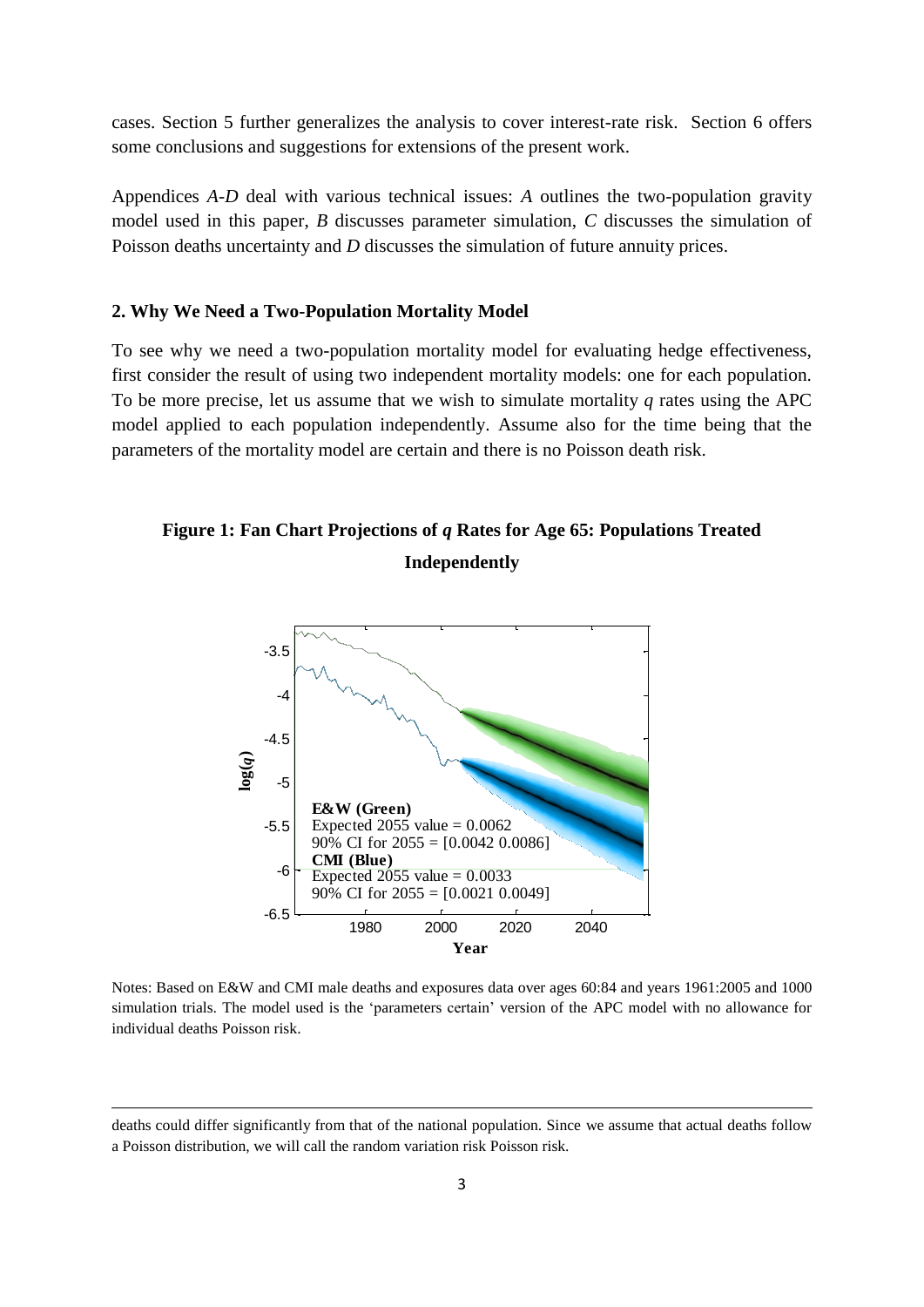Fan chart projections of the two populations' mortality or  $q$  rates for age 65 are given in Figure 1. Both mortality rates are projected to fall sharply, with the E&W mortality rates falling somewhat more rapidly than the CMI ones; the fan charts are also relatively narrow. At first sight, this looks promising as a way of capturing realistic future behaviour for the *q* rates for both populations.

Following Coughlan *et al.* (2011) and Cairns *et al.* (2011b), we now consider a hedging strategy in which the size of the hedge ratio (in terms of units of the E&W forward annuity) is given by the standard formula:<sup>4</sup>

$$
h(T) = -\rho(T) \frac{\sigma_{\text{CMI}}(T)}{\sigma_{\text{E\&W}}(T)} \tag{1}
$$

where  $\rho(T)$  is the forward correlation between the projected values of the two annuities at horizon *T* and  $\sigma_{CMI}(T)$  and  $\sigma_{E\&W}(T)$  are the standard deviations of the projected values of the CMI and E&W annuities at horizon *T* .

Thus, the unhedged and hedged positions are given by (2a) and (2b) below:

$$
a(T, CMI, 65) \tag{2a}
$$

$$
a(T, CMI, 65) + h(T) \times a(T, E \& W, 65)
$$
\n<sup>(2b)</sup>

The effectiveness of the hedge can be assessed using the following formula for relative risk reduction ( *RRR* ):

$$
RRR = 1 - \frac{R_{hedge}}{R_{unhedge}} \tag{3}
$$

where  $R_{\text{hedge}}$  and  $R_{\text{unhedge}}$  are appropriate dispersion-based risk measures for the hedged position (i.e., original liability plus hedge) and unhedged position (i.e., original liability), respectively.<sup>5</sup> By this criterion, a perfect hedge would have an RRR equal to 1 and a good hedge will have an RRR 'close' to 1; an RRR equal to 0 indicates a completely ineffective hedge and a negative RRR indicates a 'hedge' that is worse than useless because it increases overall risk exposure.

The problem with modelling the two populations independently then becomes apparent: the forward correlation  $\rho(T)$  is zero, and the optimal size of the hedge position is itself also

**.** 

<sup>&</sup>lt;sup>4</sup> See Coughlan *et al.* (2004) for more details of optimizing hedge effectiveness in a general setting and Coughlan *et al.* (2007a,b) for the first applications to longevity hedging.

<sup>5</sup> We take these to be the 95% Expected Shortfalls (ES) relative to the median, but the standard deviation or the VaR relative to the median would also do and appear to give much the same results, presumably because of the underlying assumption of bivariate Gaussianity. Similar results also hold for different prediction intervals.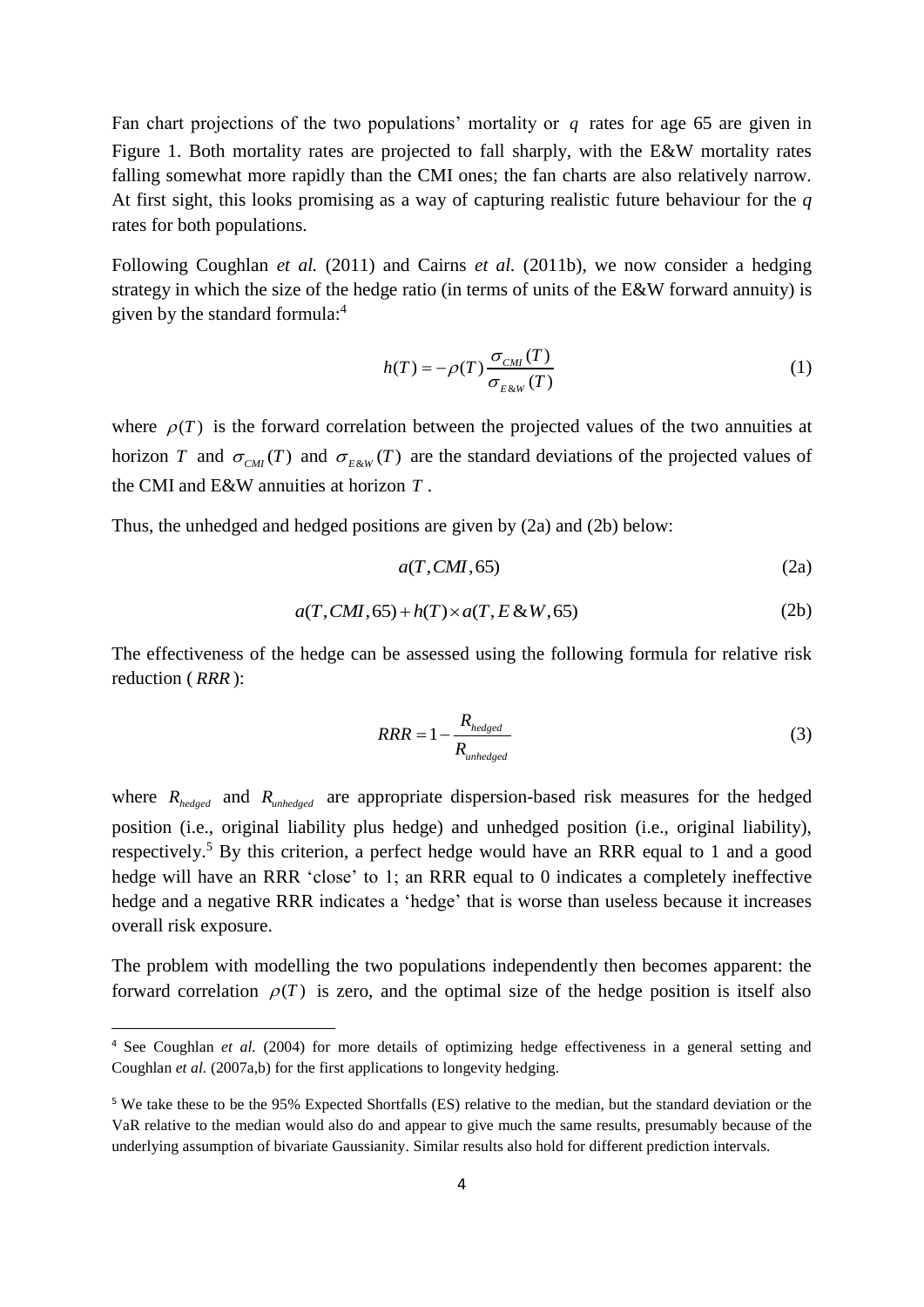zero! Very simply, working with two independent models is, at best,<sup>6</sup> useless for hedging analysis; instead, we need a two-population model that takes account of how the two populations are related.

# **3. Basis Risk Analysis and Hedge Effectiveness Using a Two-Population Mortality Model**

We now assume that mortality rates are generated by a two-population model that takes account of how the two populations are related: such a model makes intuitive sense because in practice the two populations will have common mortality drivers and therefore their evolution will be related (see Coughlan *et al.* 2011). The particular model chosen is a gravity two-population generalisation of the APC model (Dowd *et al.,* 2011b). (For further details on this model, see Appendix A.)

Figure 2 gives fan chart projections of the two populations' *q* rates for age 65 using this twopopulation model calibrated to actual historical data. At first sight, these projections are very close to those of Figure 1: the only notable difference is that the CMI fan charts are a little narrower than they were before.

Figure 3 shows the forward correlations between the E&W and CMI *q* rates for age 65 for horizons of up to 20 years, as generated by the parameter certain (PC) version of the gravity two-population model without taking account of individual death or Poisson risk: unlike the previous case where correlations were zero, these correlations rise from a little under 0.6 for a 1-year horizon to a little over 0.9 for a horizon of 20 years.

1

<sup>6</sup> We say "at best" because simulation exercises suggest that the optimal hedge ratio is indeed zero: other hedge ratios appear to produce RRRs that are negative. This also makes intuitive sense: adding a substantial position to the first position which is uncorrelated with the first position merely adds noise.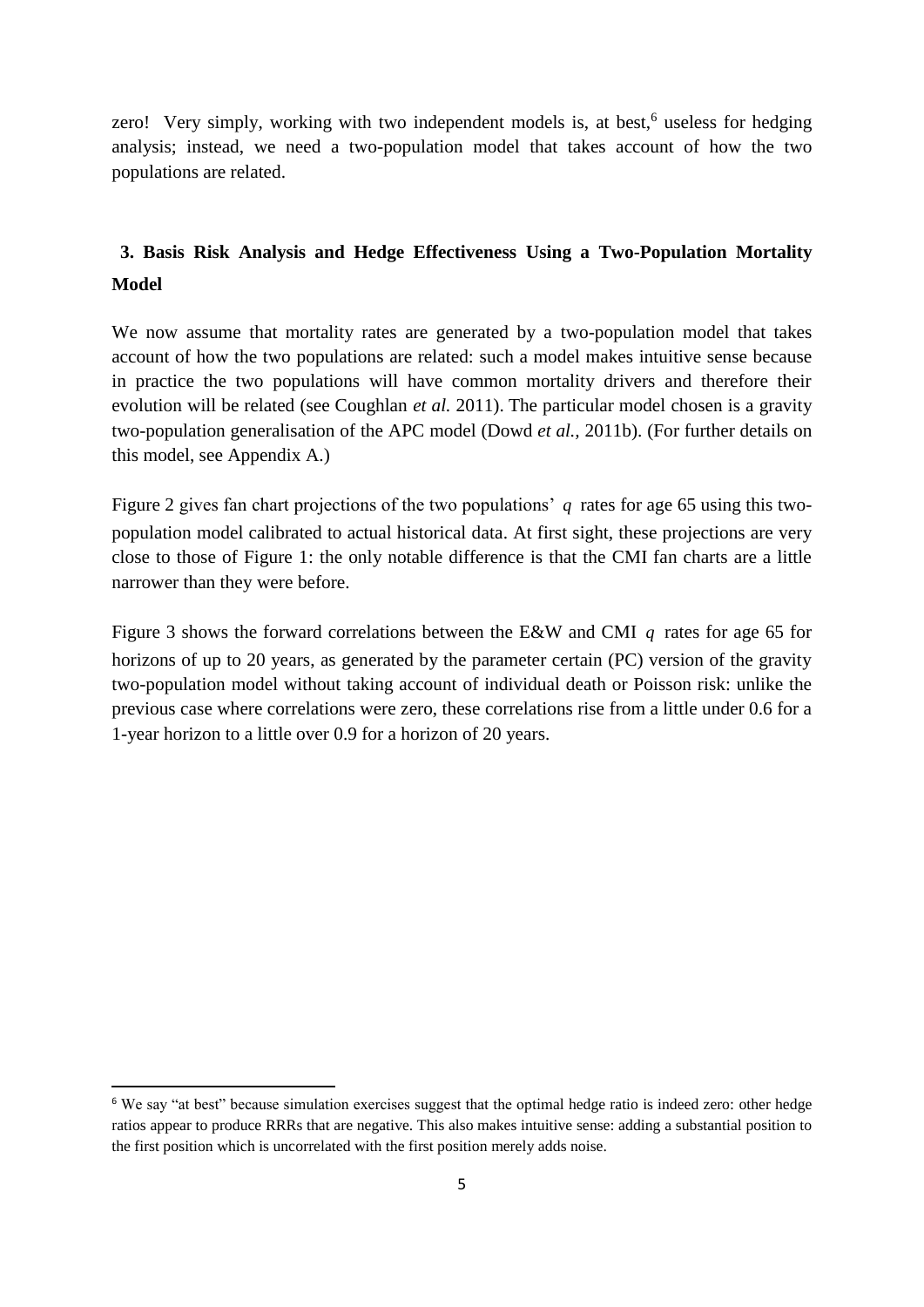## Figure 2: Fan Chart Projections of the APC Two-Population Gravity Model *q* Rates for

**Age 65**



Notes: Based on E&W and CMI male deaths and exposures data over ages 60:84 and years 1961:2005 and 1000 simulation trials. The model used is the 'parameters certain' version with no allowance for individual deaths Poisson risk.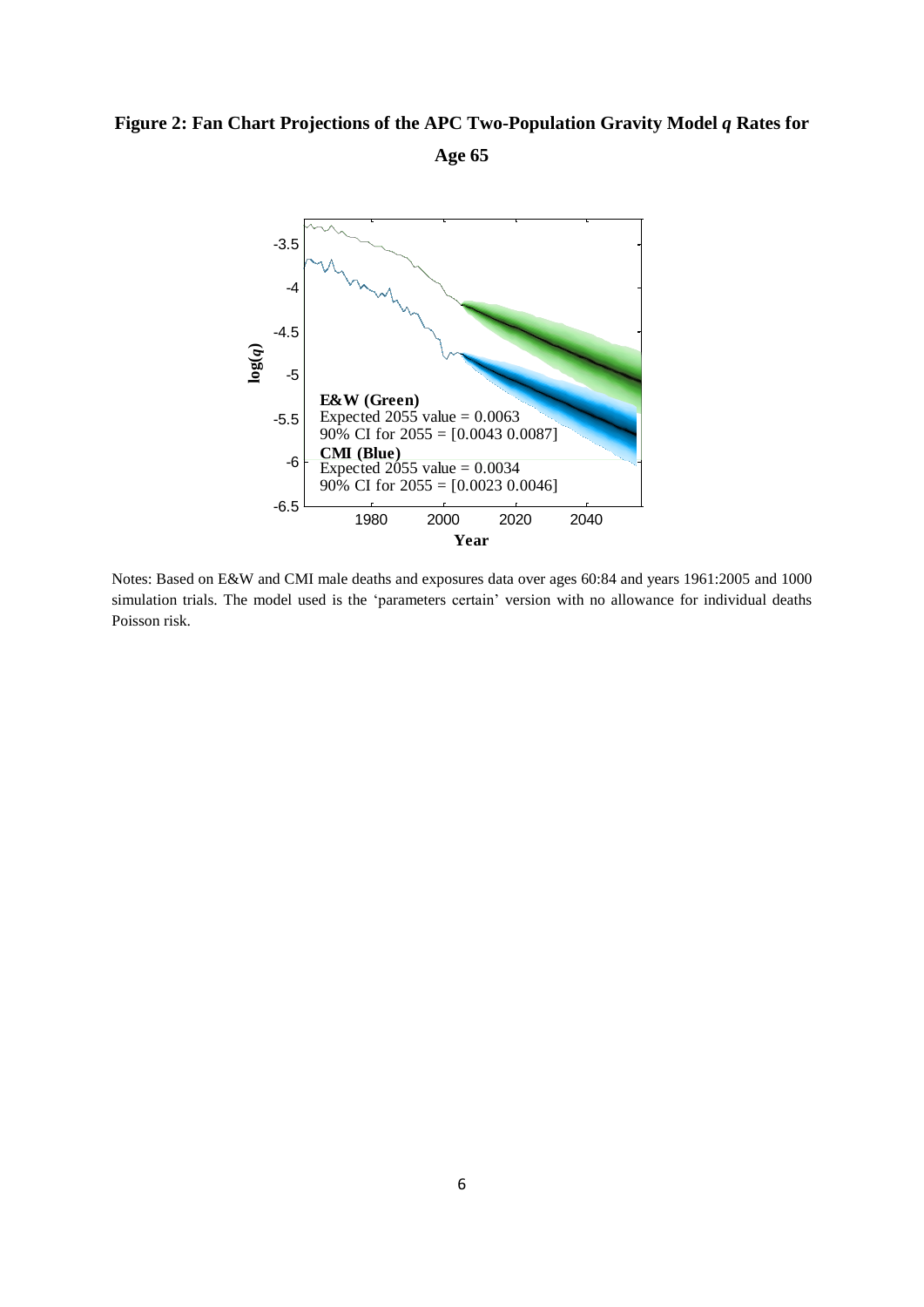**Figure 3:** *q* **Forward Correlations for Age 65: APC Two-Population Gravity Model**



Notes: Based on E&W and CMI male deaths and exposures data over ages 60:84 and years 1961:2005 and 1000 simulation trials. The model used is the 'parameters certain' version of the gravity two-population model with no allowance for individual deaths Poisson risk.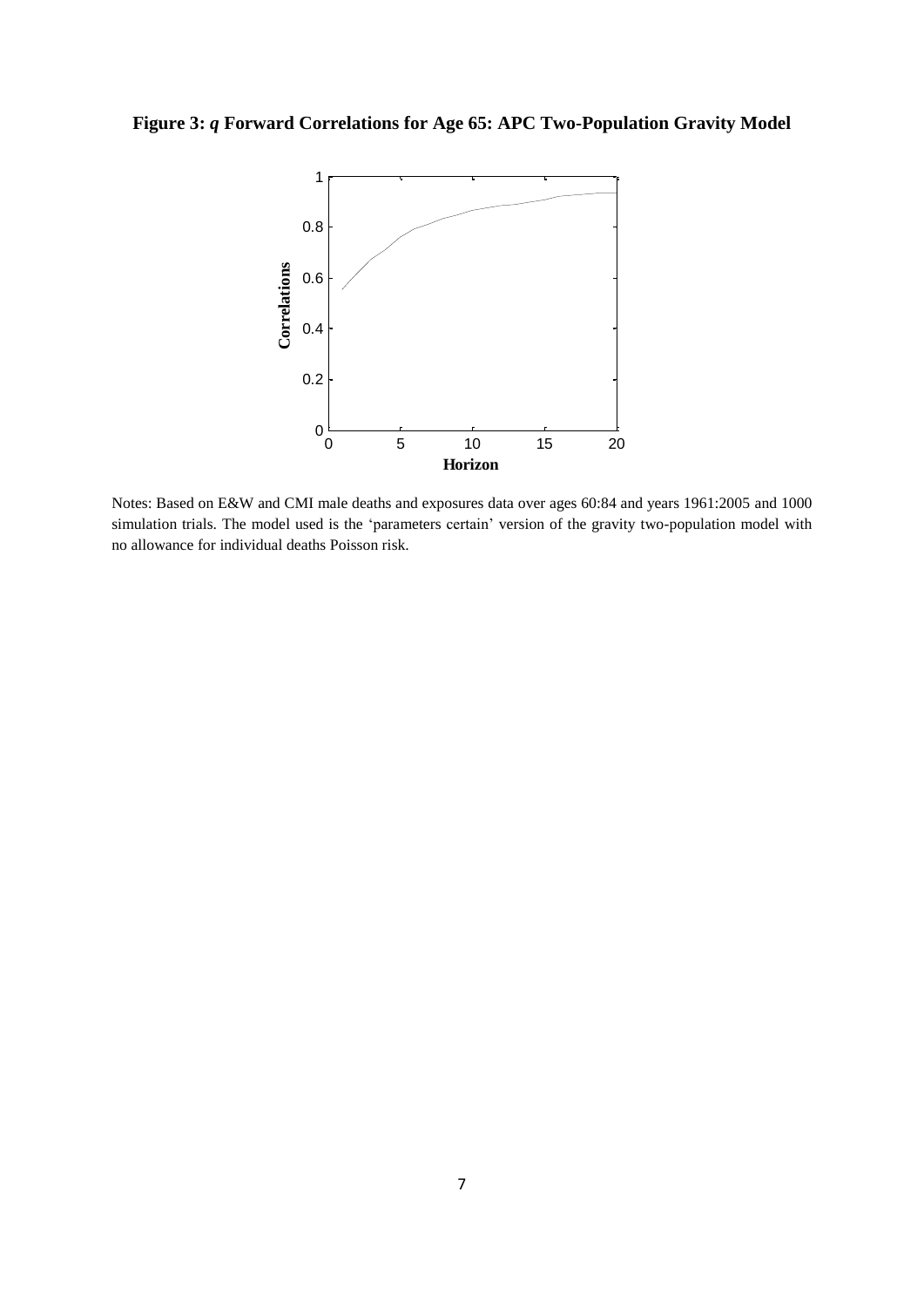The effectiveness of the hedge is shown in Figure 4. The red curve represents the probability density of possible future values of the original unhedged position, and the much narrower blue curve represents the distribution of possible future values of the hedged position. The narrowness of the latter relative to the former indicates that the hedge is highly effective, and this is borne out by the RRR which is 0.854: the hedge reduces the pension fund's exposure by just over 85%.

This is (to say the least!) a great improvement in comparison with the case where the two populations are treated as independent of each other and confirms the appropriateness of using a two-population model for hedge effectiveness analysis.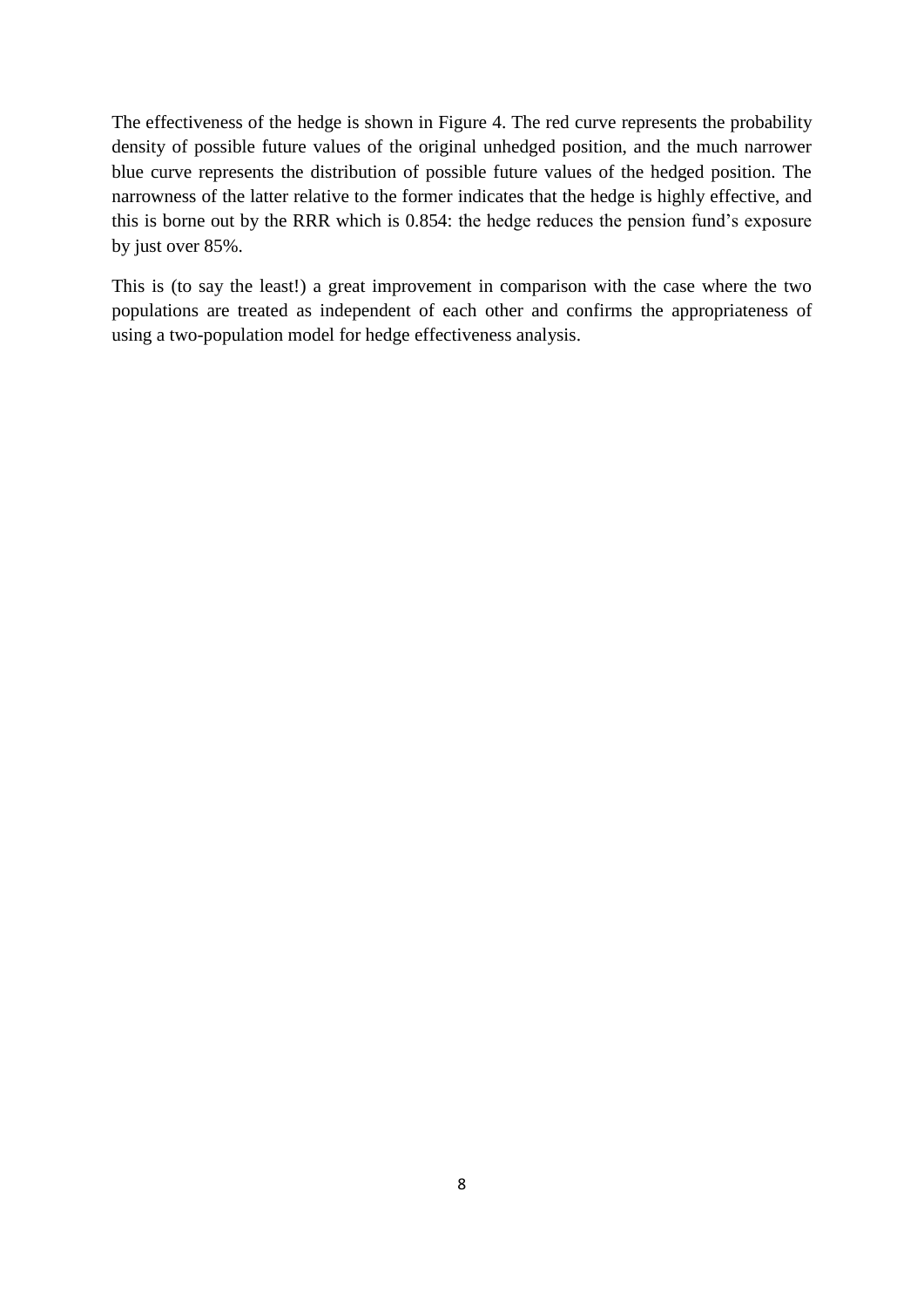## **Figure 4: Hedged and Unhedged Annuity Positions for Age 65,** *T***=10: APC Two-Population Gravity Model**



Notes: Based on E&W and CMI male deaths and exposures data over ages 60:84 and years 1961:2005 and 1000 simulation trials and an assumed constant interest rate of 0.04. The model used is the 'parameters certain' version of the model with no allowance for individual deaths Poisson risk. 'RRR' is relative risk reduction.

We are also interested in the effectiveness of hedges over a range of possible horizons. Accordingly, Figure 5 shows the fan chart projections of the future values of the hedged and unhedged positions:<sup>7</sup> we see that the hedged position has projections that are much narrower than those of the unhedged position, and the narrowness of the former relative to the latter is particularly pronounced for longer horizons. This indicates that the hedge is very effective over a range of horizons, and that its effectiveness increases with the length of the hedge horizon.

1

<sup>7</sup> More precisely, whereas Figure shows pdfs for unhedged vs. hedged positions for *T*=10, Figure 4 shows fan chart representations of the pdfs of unhedged vs. hedged positions for *T* values going from 1 to 20 years.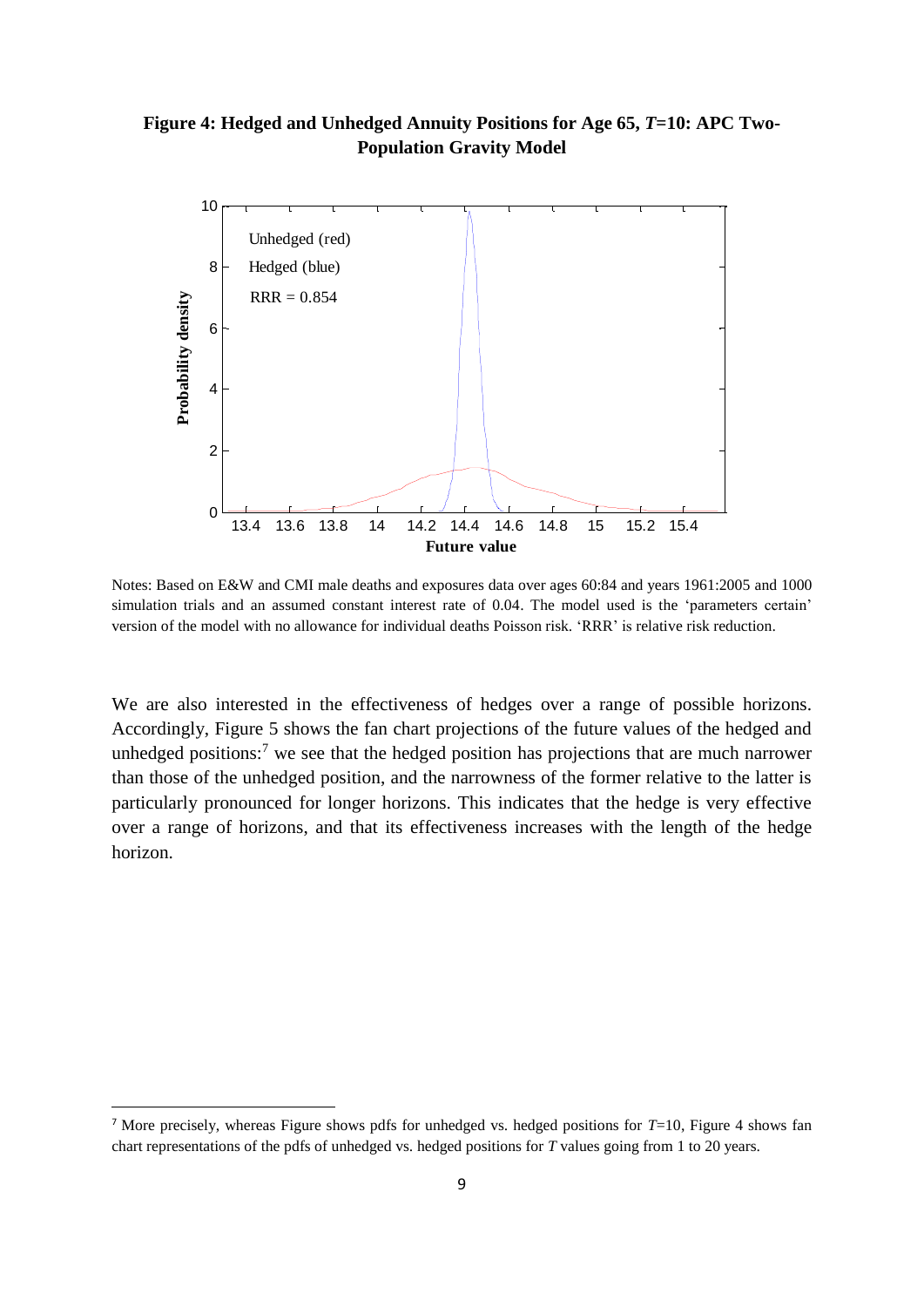**Figure 5: Fan Chart Projections of the Values of Hedged and Unhedged Positions for Age 65: APC Two-Population Gravity Model**



Notes: Based on E&W and CMI male deaths and exposures data over ages 60:84 and years 1961:2005, 1000 simulation trials and an assumed constant interest rate of 0.04. The model used is the 'parameters certain' version of the gravity model with no allowance for individual deaths Poisson risk. The black line to year 2005 is a plot of model-based annuity prices.

This conclusion is confirmed by Figure 6 which shows that the RRR is high and rises with *T* : the RRR rises from an initial value of almost 80% to nearly 90% for  $T = 20$ .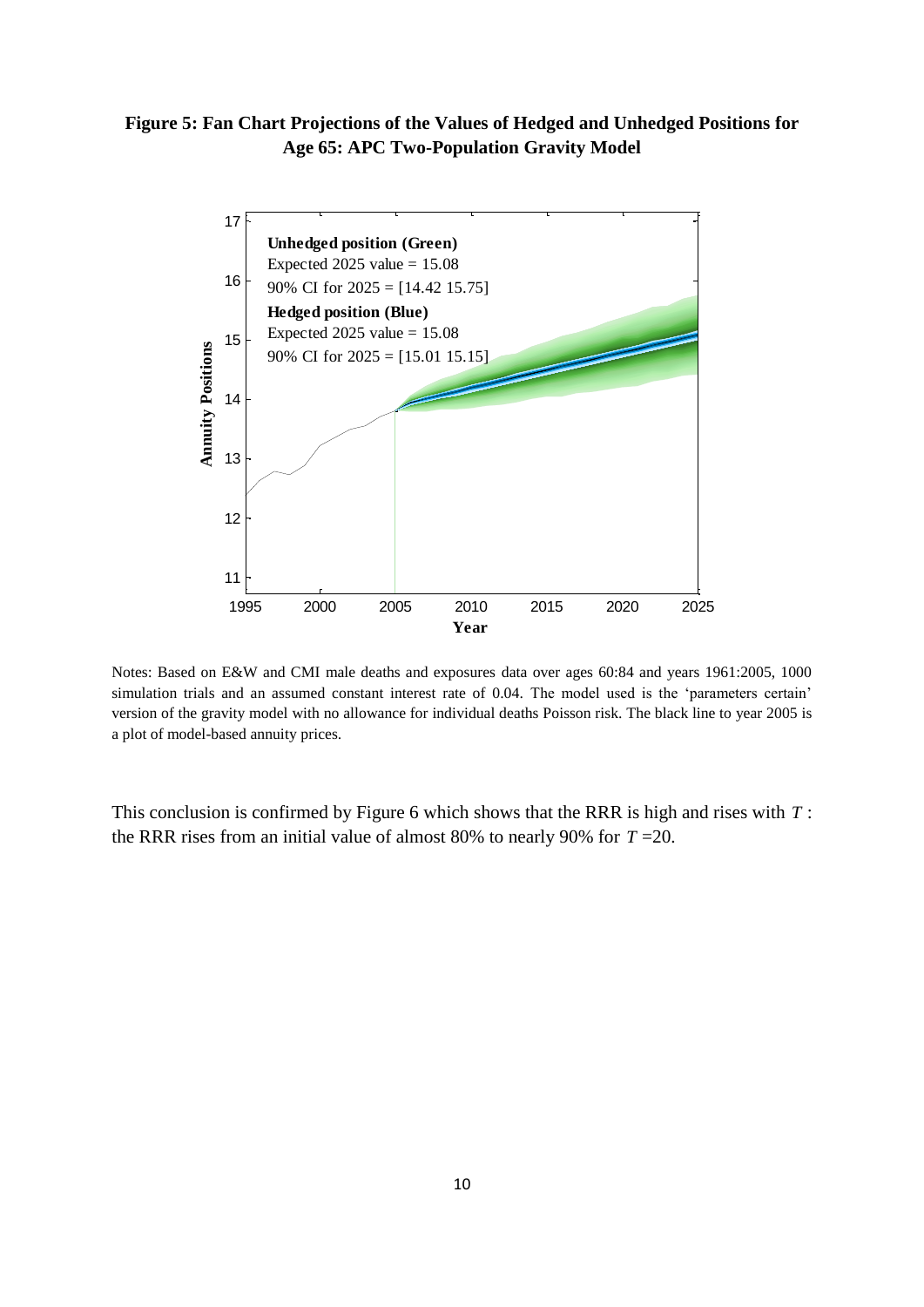#### **Figure 6: Relative Risk Reduction for Age 65: APC Two-Population Gravity Model**



Notes: Based on E&W and CMI male deaths and exposures data over ages 60:84 and years 1961:2005, 1000 simulation trials and an assumed constant interest rate of 0.04. The model used is the 'parameters certain' version of the gravity model with no allowance for individual deaths Poisson risk.

#### **4. Allowing for Parameter Uncertainty and Poisson Risk**

We now generalize our analysis to incorporate the possibilities of parameter uncertainty and Poisson risk. (Appendix B gives further details on the parameter uncertainty simulations and Appendix C gives further details on the Poisson risk simulations.) Figure 7 gives the *q* forward correlations for age 65 for versions of the model with and without parameter uncertainty, and with and without Poisson deaths risk. We see that the PC and parameter uncertain (PU) correlations are close, but the correlations incorporating Poisson risk are notably lower than those leaving it out: incorporating Poisson risk leads to correlations of about 0.70 rather than about 0.90 for a horizon of 20 years.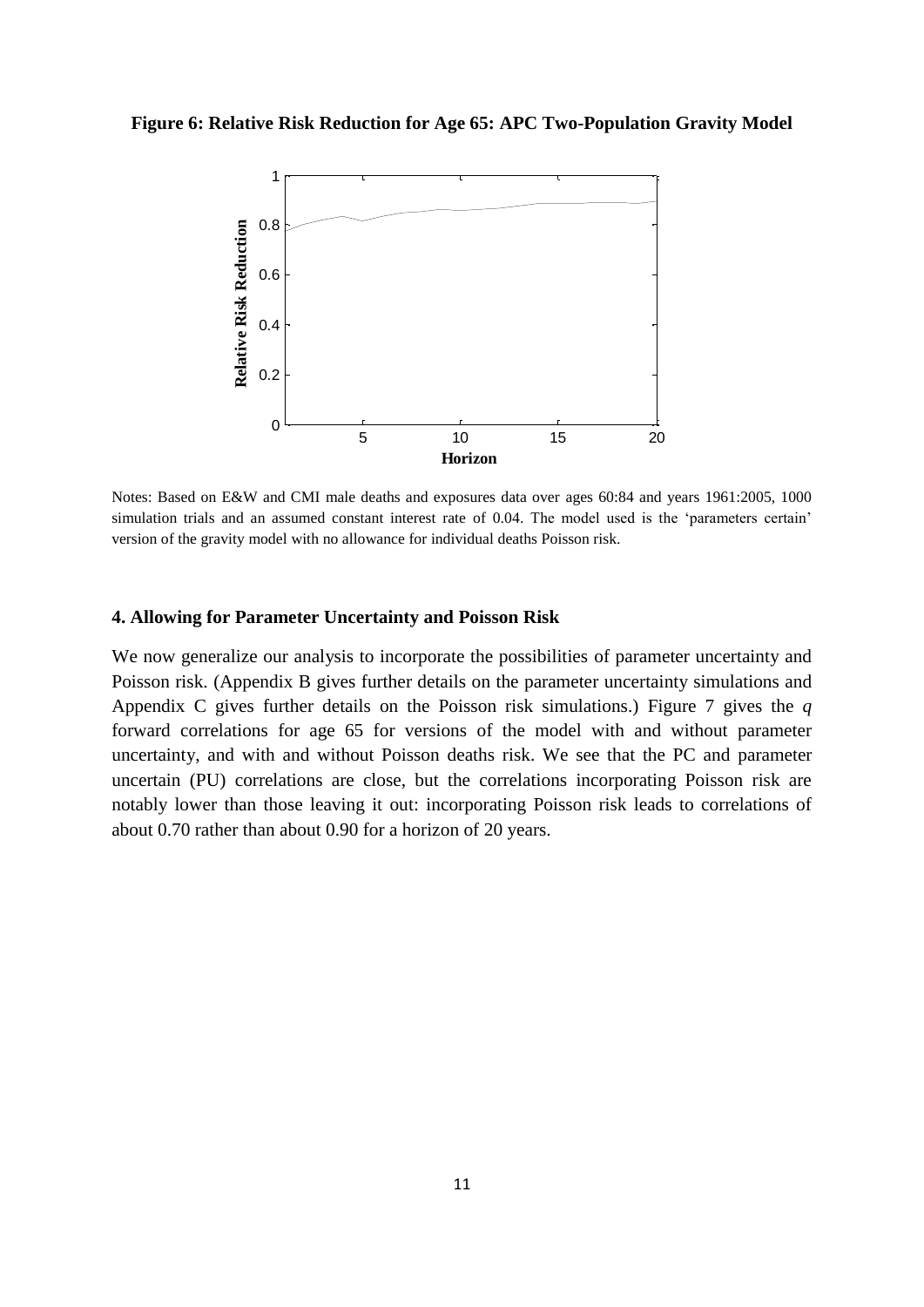

**Figure 7:** *q* **Forward Correlations for Age 65: APC Two-Population Gravity Model**

Notes: Based on E&W and CMI male deaths and exposures data over ages 60:84 and years 1961:2005 and 1000 simulation trials. 'PC' means 'parameters certain' and 'PU' means 'parameters uncertain'. 'Poisson Risk' means that the simulations take account of individual deaths Poisson risk; 'No Poisson Risk' indicates the opposite.

Figure 8 gives the corresponding fan chart projections of the two populations' *q* rates. We see that adding each extra source of risk – adding parameter uncertainty or adding Poisson risk – serves to widen the fan charts somewhat.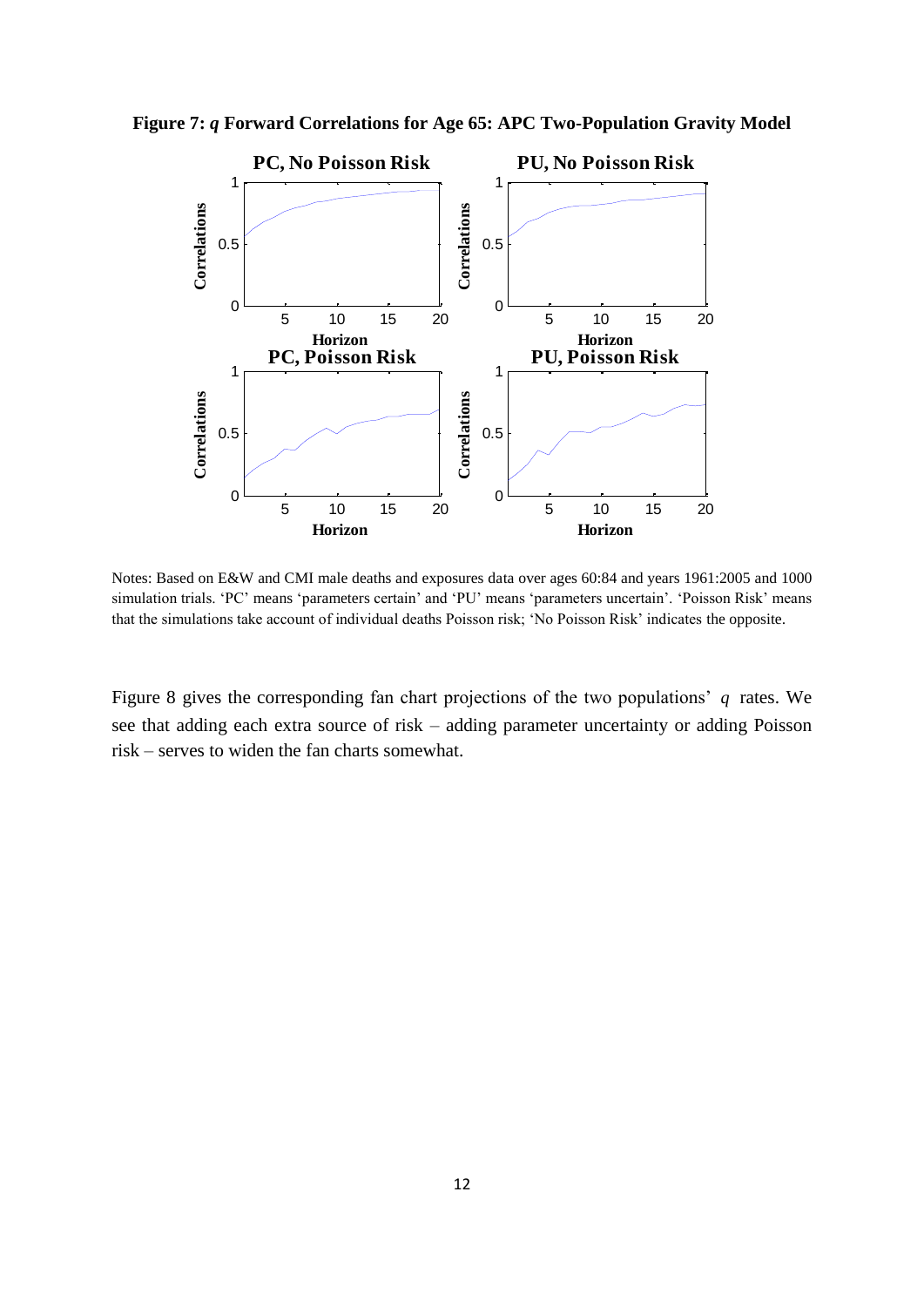



Notes: Based on E&W and CMI male deaths and exposures data over ages 60:84 and years 1961:2005 and 1000 simulation trials. 'PC' means 'parameters certain' and 'PU' means 'parameters uncertain'. 'Poisson Risk' means that the simulations take account of individual deaths Poisson risk; 'No Poisson Risk' indicates the opposite.

Figure 9 presents the pdf charts of hedged vs. unhedged annuity positions for all four cases, for the illustrative case of a hedge horizon of  $T = 10$ . We see that the RRR is fairly high, ranging from 0.703 for the PU case with Poisson risk to the 0.854 for the PC case without Poisson risk.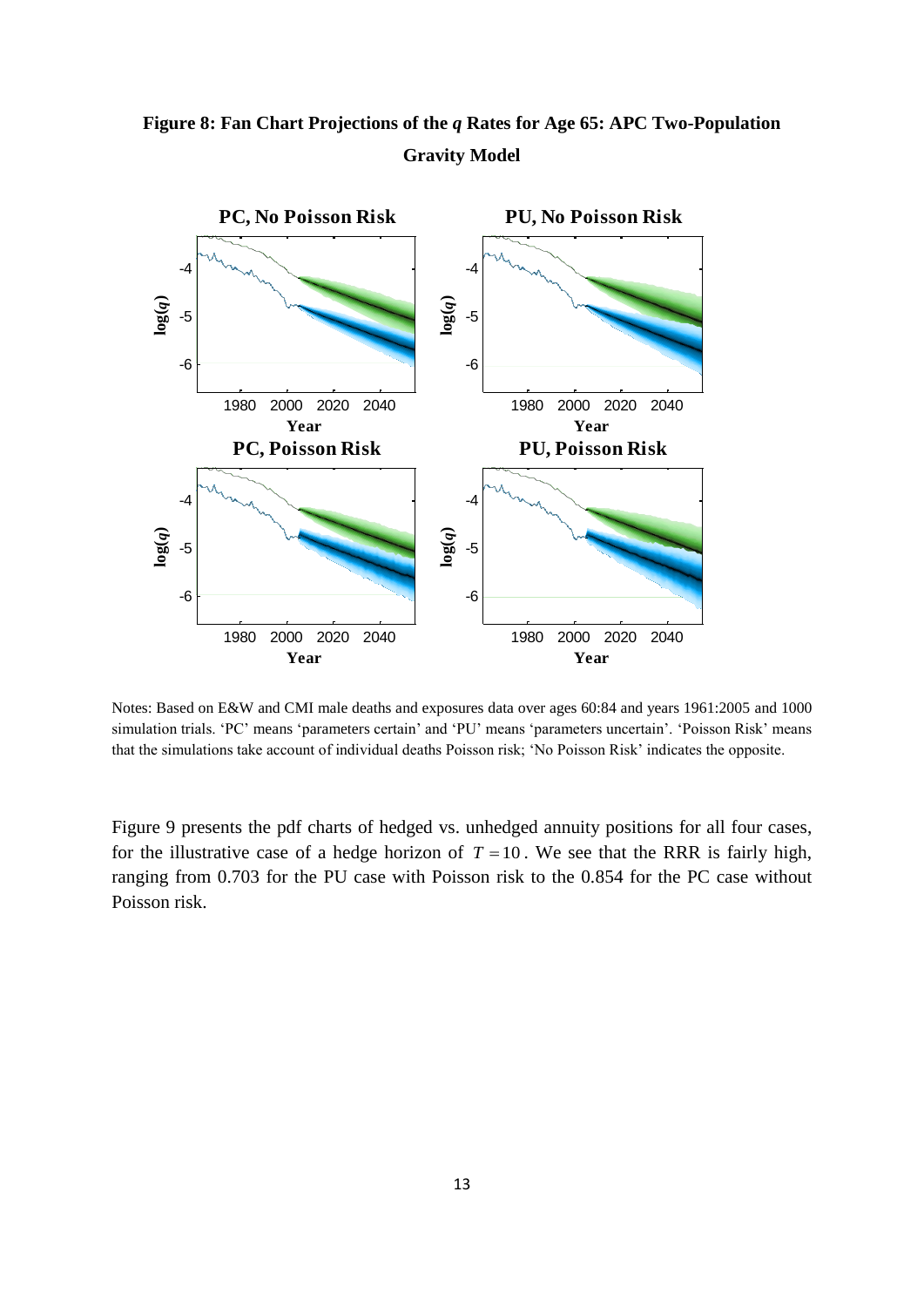**Figure 9: Hedged and Unhedged Annuity Positions for Age 65,** *T***=10: APC Two-Population Gravity Model**



Notes: Based on E&W and CMI male deaths and exposures data over ages 60:84 and years 1961:2005 and 1000 simulation trials, and assuming a constant interest rate of 0.04. 'PC' means 'parameters certain' and 'PU' means 'parameters uncertain'. 'RRR' is relative risk reduction. 'Poisson Risk' means that the simulations take account of individual deaths Poisson risk; 'No Poisson Risk' indicates the opposite.

Figure 10 gives the corresponding fan chart projections for horizons of up to 20 years. As with those in Figure 5, these fan charts indicate a high degree of hedge effectiveness which increases with the length of the horizon period *T*.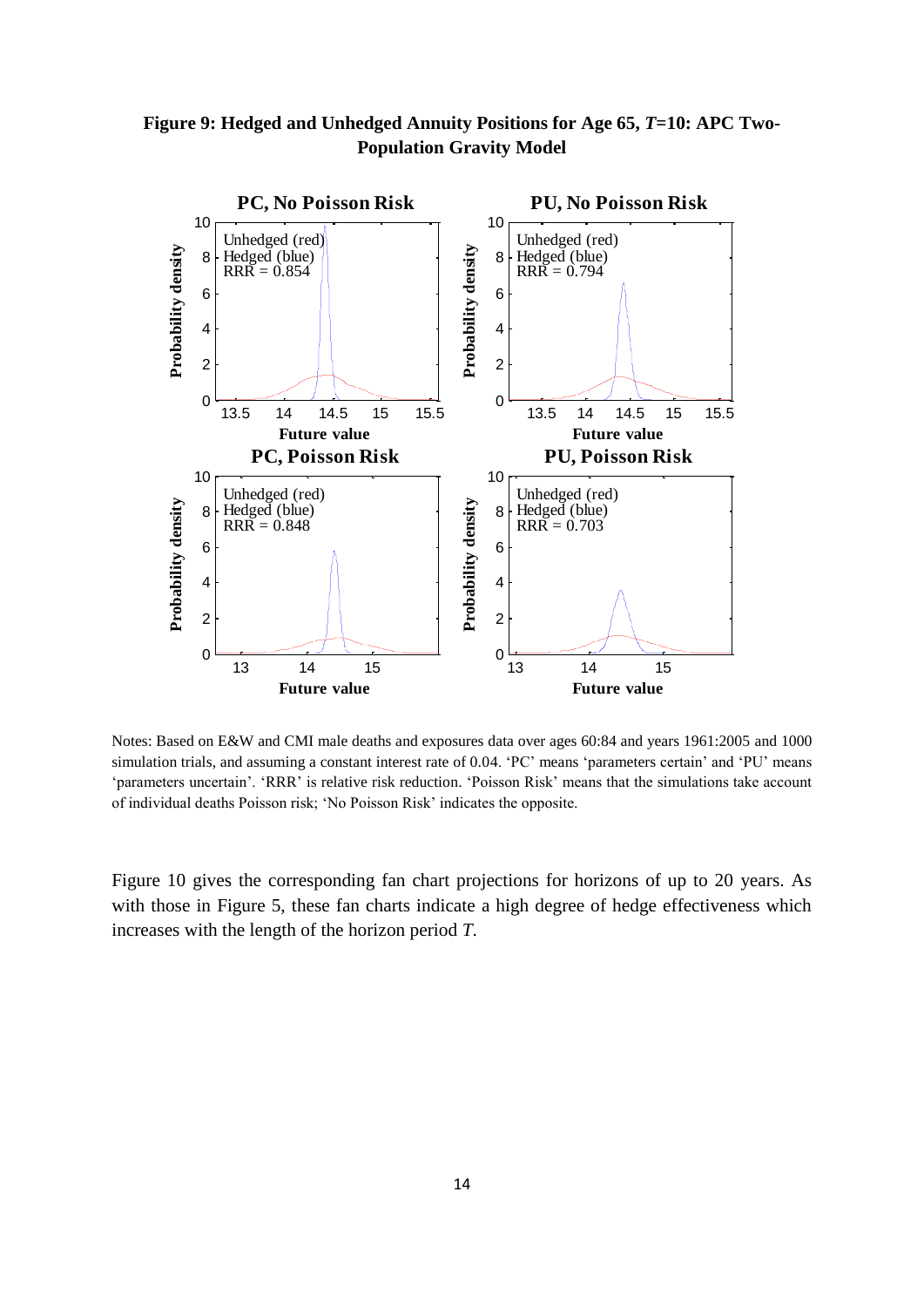



Notes: Based on E&W and CMI male deaths and exposures data over ages 60:84 and years 1961:2005 and 1000 simulation trials, and assuming a constant interest rate of 0.04. 'PC' means 'parameters certain' and 'PU' means 'parameters uncertain'. The black lines to year 2005 are plots of model-based annuity prices. 'Poisson Risk' means that the simulations take account of individual deaths Poisson risk; 'No Poisson Risk' indicates the opposite.

Figure 11 shows the corresponding plots of relative risk reduction for horizons of up to 20 years: we see that the additional each risk factors serve to lower the RRRs somewhat, although they are all still quite high.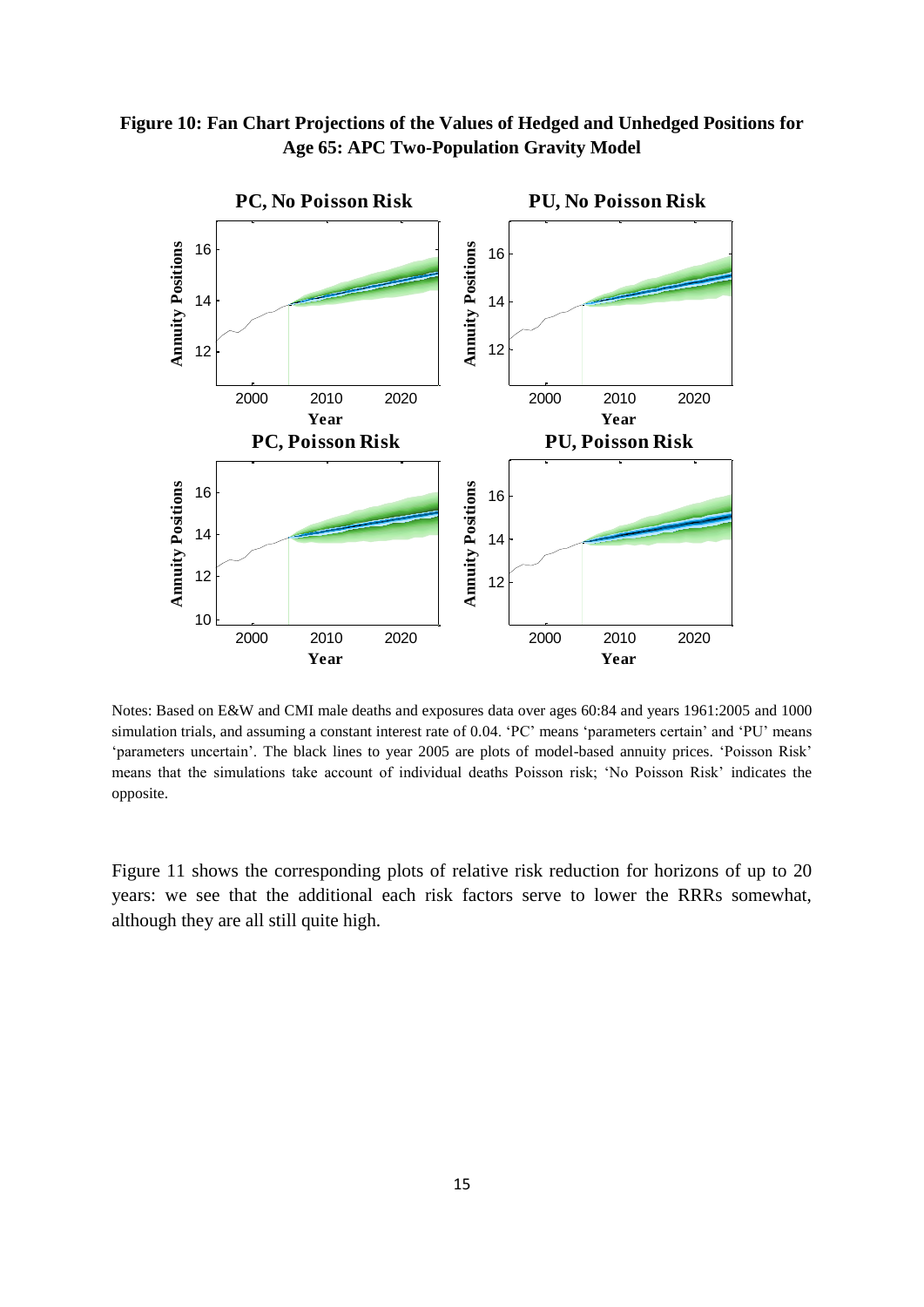

**Figure 11: Relative Risk Reduction for Age 65: APC Two-Population Gravity Model**

Notes: Based on E&W and CMI male deaths and exposures data over ages 60:84 and years 1961:2005 and 1000 simulation trials, and assuming a constant interest rate of 0.04. 'PC' means 'parameters certain' and 'PU' means 'parameters uncertain'. 'Poisson Risk' means that the simulations take account of individual deaths Poisson risk; 'No Poisson Risk' indicates the opposite.

#### **5. Allowing for Interest-Rate Risk**

A final extension is to incorporate interest-rate risk. We model interest-rate risk by assuming that the spot interest-rate process is governed by an illustrative Cox-Ingersoll-Ross (CIR, 1985) process with a mean reversion parameter 0.25, a mean interest rate of 0.04 and a standard deviation of 0.01.<sup>8</sup> The term structure of interest rates is assumed to be flat.

 $\overline{\phantom{a}}$ 

<sup>8</sup> These values are taken from Dowd *et al.* (2011b).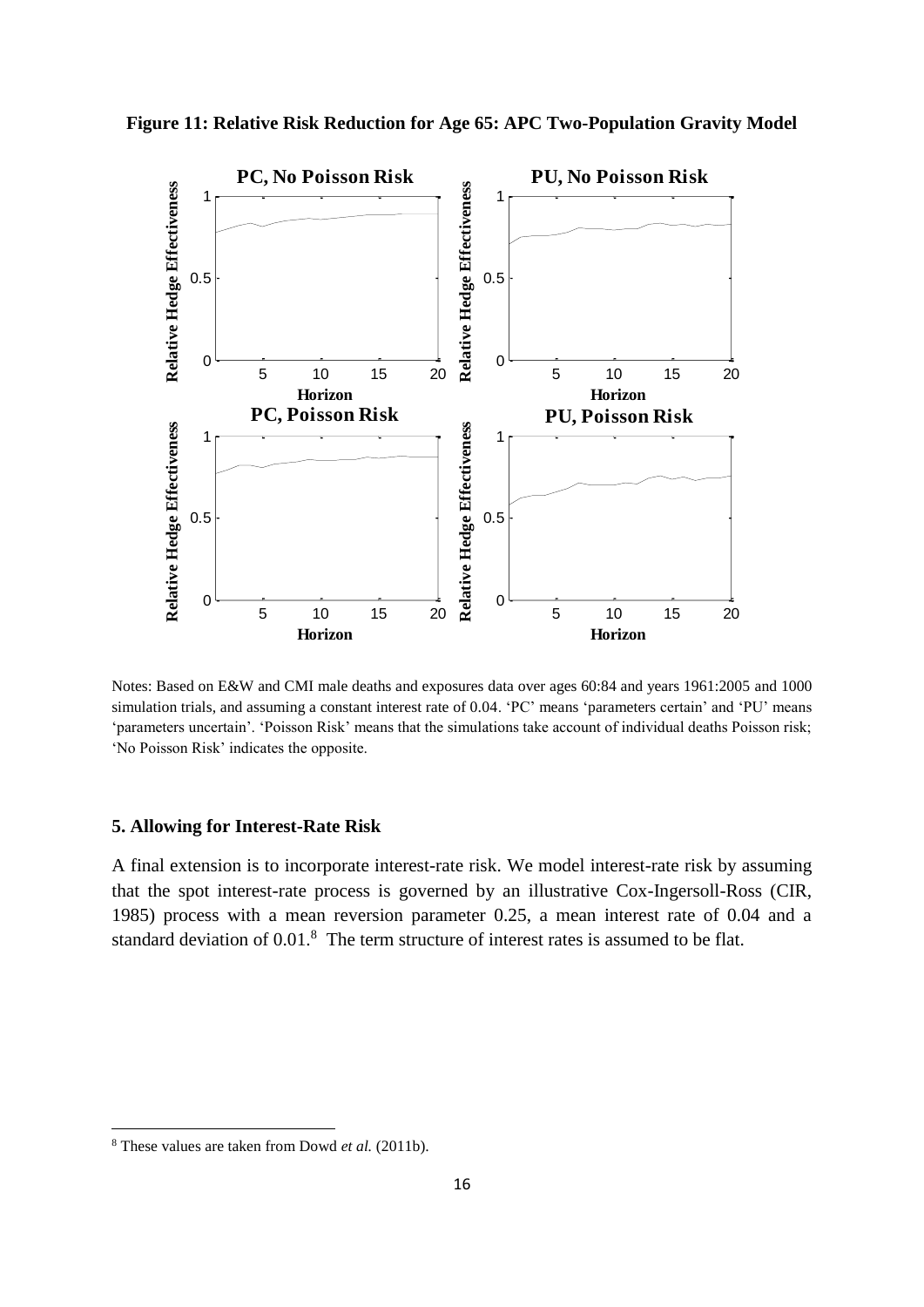Figure 12 gives the fan chart projects of the values of hedged and unhedged positions in the presence of interest-rate risk so modelled.<sup>9</sup> The presence of interest-rate risk makes the fan charts somewhat wider than they were in Figure 10.





Notes: Based on E&W and CMI male deaths and exposures data over ages 60:84 and years 1961:2005, 1000 simulation trials and an assumed initial interest rate of 0.04. The spot interest rate is assumed to be governed by a CIR process with a mean reversion parameter 0.25, a mean interest rate of 004 and a standard deviation of 0.01, and the spot term structure is assumed to be flat. The black lines to year 2005 are plots of model-based annuity prices. 'PC' means 'parameters certain' and 'PU' means 'parameters uncertain'. 'Poisson Risk' means that the simulations take account of individual deaths Poisson risk; 'No Poisson Risk' indicates the opposite.

The corresponding RRR plots are shown in Figure 13. If we compare these to the earlier ones of Figure 11, we draw the following conclusions:

**.** 

<sup>&</sup>lt;sup>9</sup> We recognize, of course, that practitioners would usually hedge interest rate and longevity risk exposures separately. It is, however, a useful exercise to see how the presence of interest rate risk affects the effectiveness of the longevity hedge.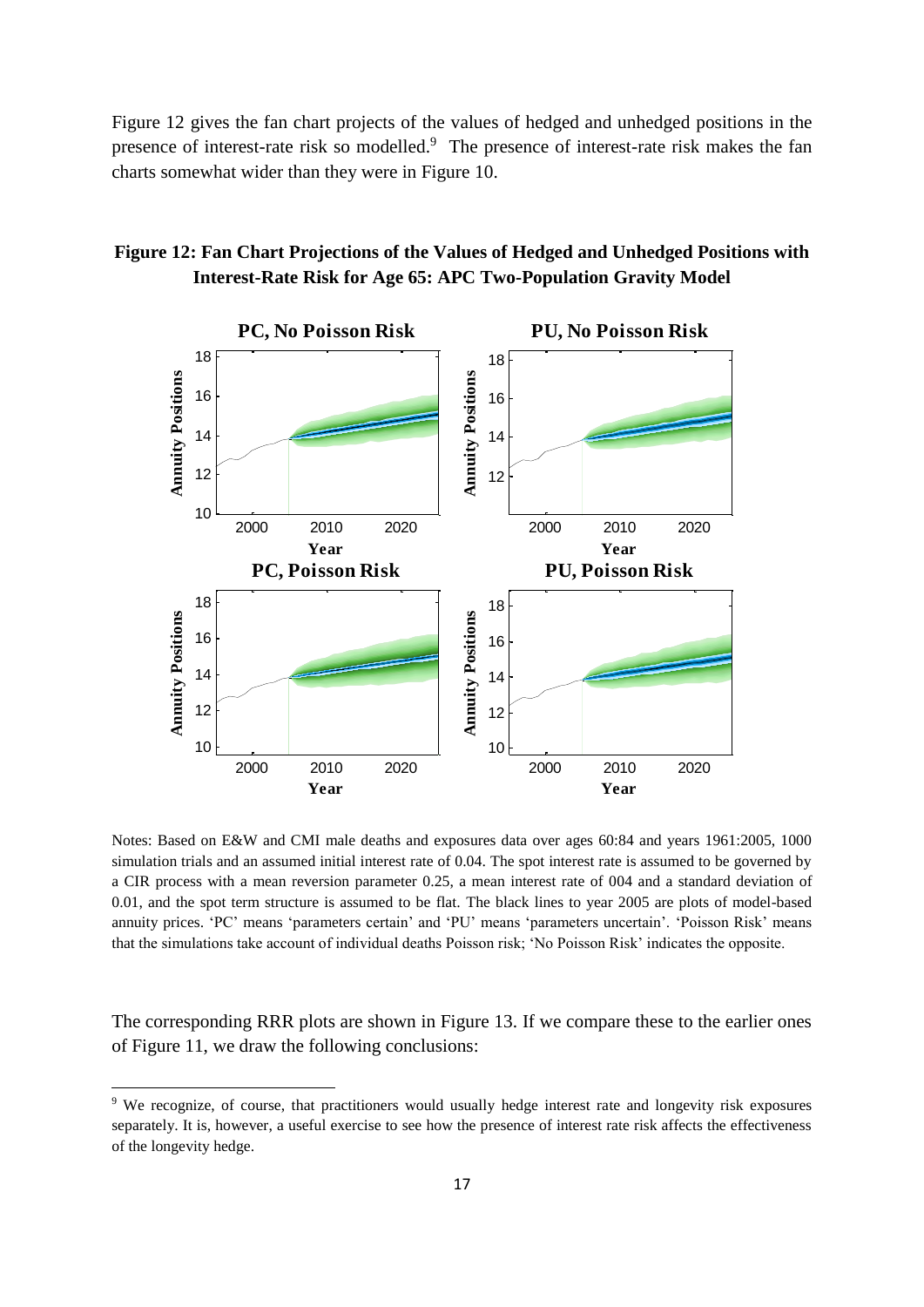- Adding parameter uncertainty leads to slight falls in RRRs.
- Adding Poisson risk usual (in 3 cases out of 4) leads to a reduction in RRRs.
- Adding interest rate risk leads to an increase in RRRs.

Of course, we should be careful about generalising from these results. In the worst case (PU, Poisson risk, no IRR) RRRs vary from just under 0.6 to about 0.75, but this is something of an outlier. In the best case (PC, Poisson risk, IRR) RRRs are very close to 0.9. However, in most cases, RRRs are in the region of about 0.8. Thus, our results suggest that a high degree of hedging effectiveness.





Notes: Based on E&W and CMI male deaths and exposures data over ages 60:84 and years 1961:2005, 1000 simulation trials and an assumed initial interest rate of 0.04. 'PC' means 'parameters certain' and 'PU' means 'parameters uncertain'. 'Poisson Risk' means that the simulations take account of individual deaths Poisson risk; 'No Poisson Risk' indicates the opposite. The spot interest rate is assumed to be governed by a CIR process with a mean reversion parameter 0.25, a mean 0.04 and a standard deviation of 0.01, and the spot term structure is assumed to be flat.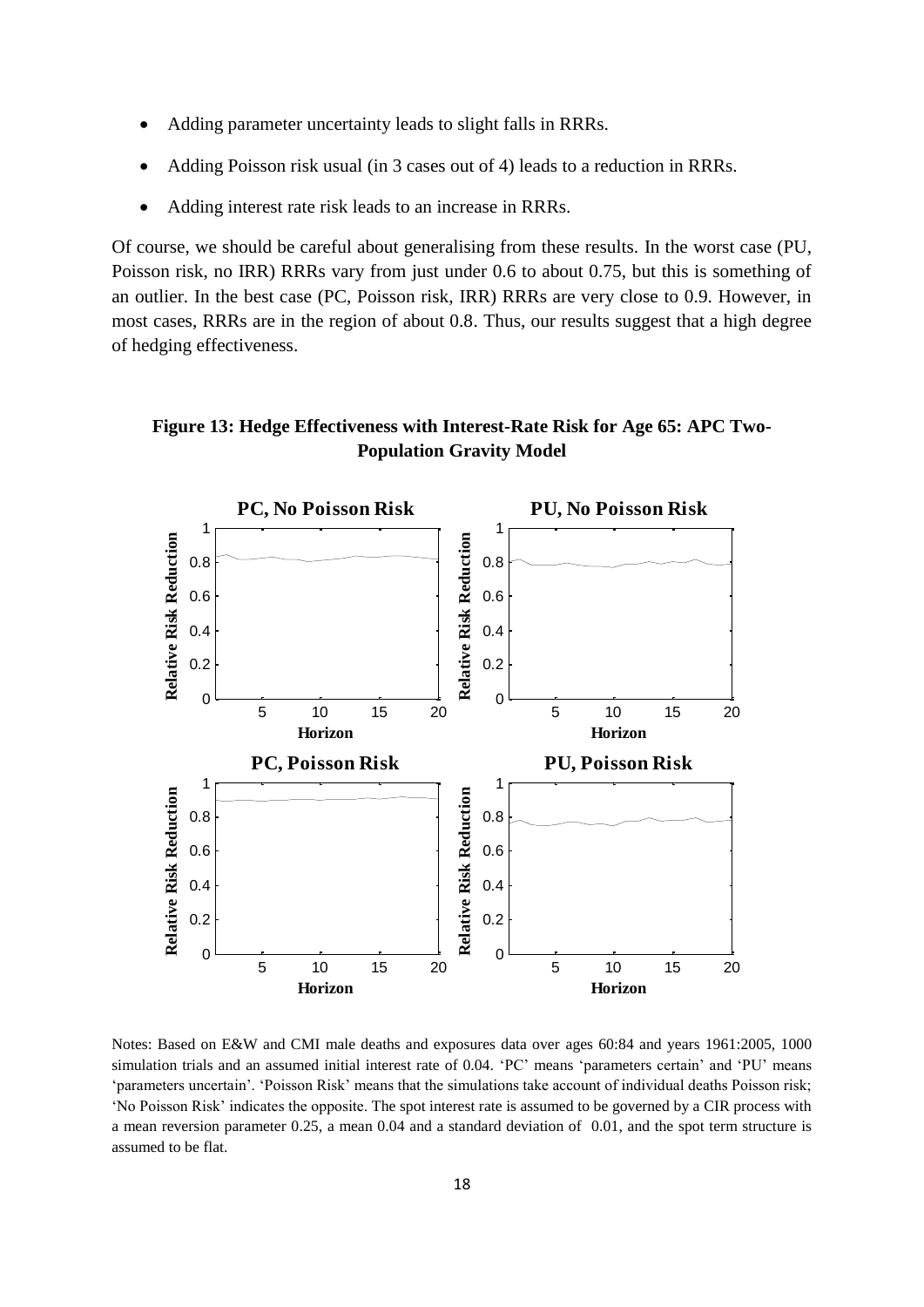### **6. Conclusions and Possible Extensions**

This article has considered the effectiveness of an illustrative annuity hedging problem in which a forward annuity predicated on one population is hedged by a position in a forward annuity predicated on another population. Our analysis makes use of a two-population gravity model that takes account of the observed inter-dependence between the two populations' mortality rates; it also considers the implications of parameter uncertainty, individual death or Poisson risk and interest-rate risk for hedge effectiveness. We consider horizons of up to 20 years.

For the most part, our results are robust and indicate strong hedge effectiveness, with estimates of relative risk reduction varying from about 0.70 in the least effective case to well over 0.95 in the most effective cases. This has important implications for defined benefit pension plans, annuity insurers and reinsurers. It suggests that hedges based on longevity indices based on national populations (e.g., the LifeMetrics Index) can with appropriate calibration be highly effective in reducing longevity risk.

There are many possible extensions of this work, including:

1

- For the simple position considered here, we can try alternative hedging strategies (alternative hedge sizes, hedges based on alternative ages, more sophisticated hedges such as 'gamma' hedges instead of the simple 'delta' hedges considered here, etc), and we can examine cash-flow rather than value-hedges.
- We can also consider the hedging of more complicated positions (e.g., portfolios of annuities predicated on different ages, genders or countries) and, besides the above extensions, consider the additional scope for diversification across ages, genders and countries.
- Where interest-rate risk is present, we might consider hedging strategies that separate out the hedging of interest-rate risk from the hedging of longevity risk, and so bring to bear the existing corpus of interest-rate risk management tools.<sup>10</sup>
- Given the similarities between mortality and interest-rate risks both being positive random variables with term structures, etc  $-$  it would also be useful to explore how existing interest-rate risk management tools and strategies might be adapted to manage longevity risk exposures.
- We can (and, indeed, should) extend our analysis to take account of credit risk considerations, e.g., such as the risk of counterparty default, which is not an inconsiderable risk especially over longer horizons.

<sup>&</sup>lt;sup>10</sup> For example, we might hedge each of the two annuities using bonds of the same value and duration. For more on fixed-interest hedging, see, e.g., Fabozzi (2000).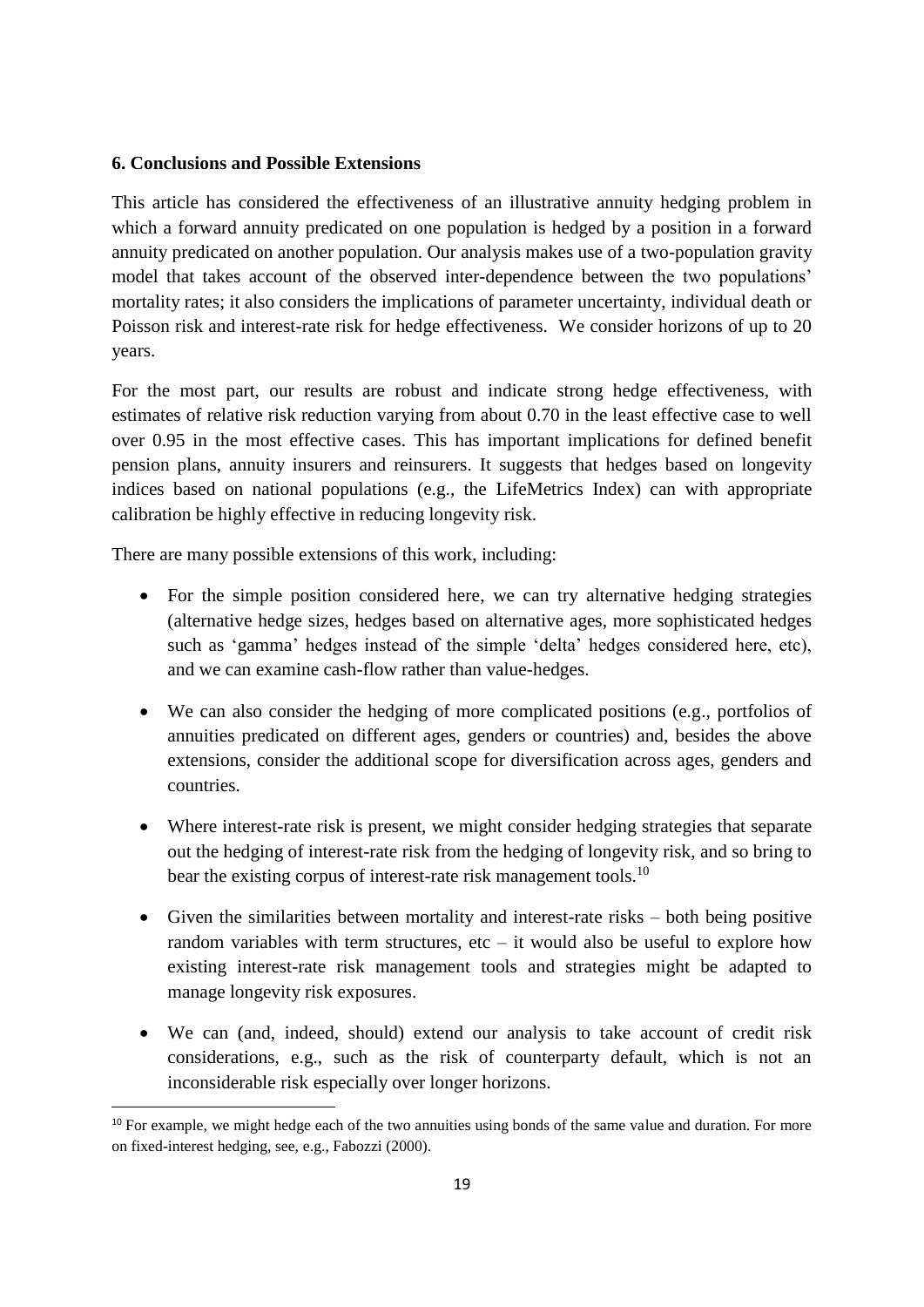Despite a robust framework being available, the analysis of the hedge effectiveness of longevity-related securities is, thus, clearly still at a very early stage and a great deal remains to be done.

We end with two caveats regarding the interpretation of our results:

First, we have only considered the effectiveness of a single longevity hedge. It is therefore quite possible, and indeed likely, that additional hedges would improve RRRs further: for example, a hedging strategy might also include an interest-rate hedge to supplement the longevity hedge we have considered here, and would likely produce higher RRRs than those we have reported. In short, we should not ignore the possible scope for additional hedges to generate further improvements in hedging effectiveness.

Second, our results are projections based on assumptions and are only as good as those assumptions might turn out to be. Amongst the most important of these are that the underlying 'laws of motion' remain stable over the long horizons we are considering, and that the economy does not experience shocks that might blow our projections well off course.<sup>11</sup> These assumptions are self-evidently heroic; in any case, no projections can take account of the 'unknown unknowns', to quote Donald Rumsfeld's famous phrase. Thus, our projections are best interpreted as a form of stochastic scenario analysis and should *not* be interpreted as forecasts.

1

<sup>&</sup>lt;sup>11</sup> Such possibilities include rapid inflation, which would undermine our interest rate assumptions, or mass defaults, which might cause the institution that issued the hedge to itself default.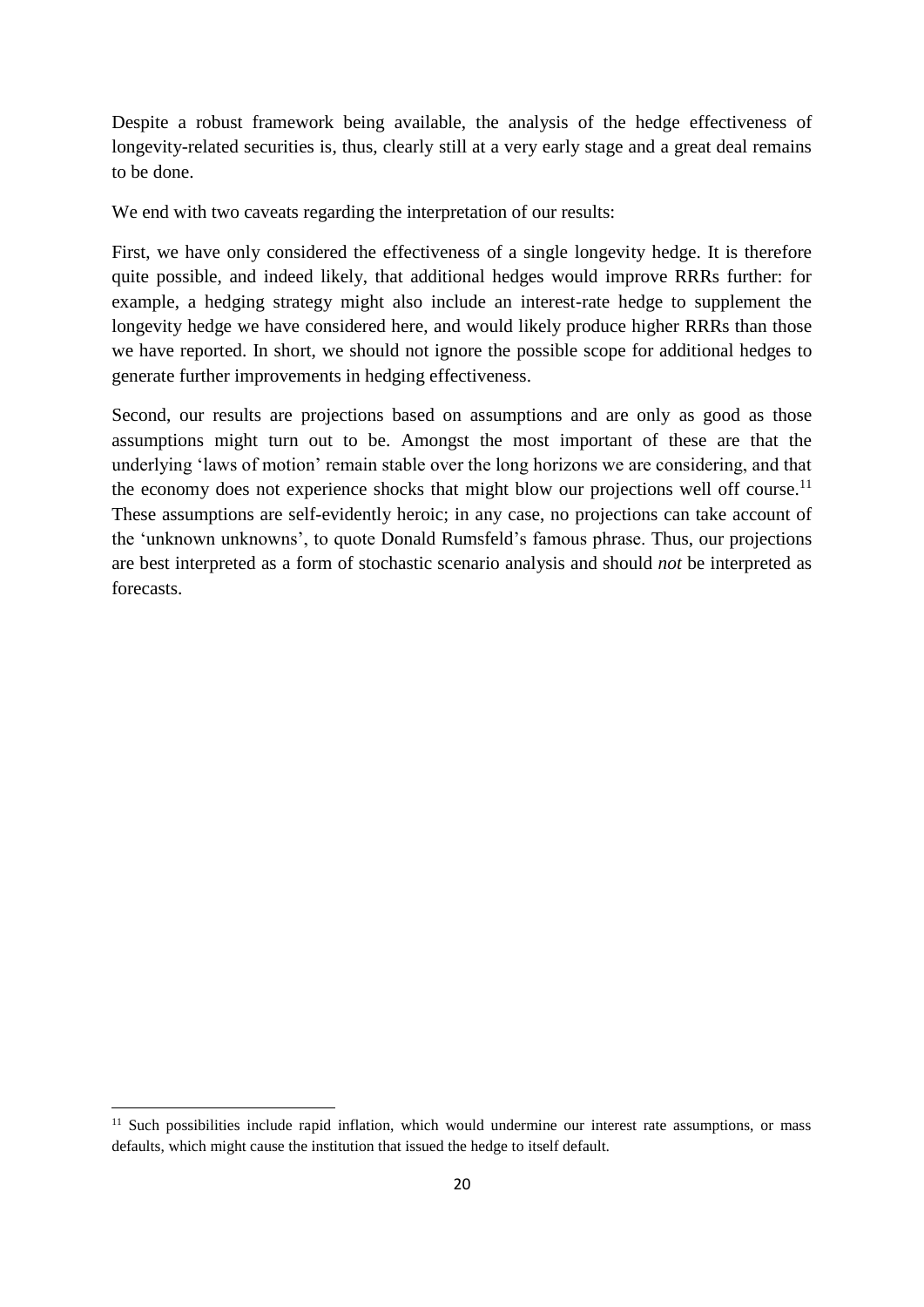#### **References**

- Cairns, A. J. G. (2000) A discussion of parameter and model uncertainty in insurance, *Insurance: Mathematics and Economics*, 27: 313-330.
- Cairns, A. J. G. (2004) *Interest Rate Models: An Introduction*. Princeton University Press, Princeton NJ.
- Cairns, A. J. G. (2007) The CBD 2-factor model: A note on approximations to survivor and financial functions. Mimeo. Heriot-Watt University.
- Cairns, A. J. G., Blake, D., and Dowd, K. (2006) A two-factor model for stochastic mortality with parameter uncertainty: Theory and calibration. *Journal of Risk and Insurance*, 73: 687-718.
- Cairns, A. J. G., Cairns, A.J.G., Blake, D., Dowd, K., Coughlan, G.D., and Khalaf-Allah, M. (2011) Bayesian Stochastic Mortality Modelling for Two Populations. To appear in *ASTIN Bulletin* 41(1).
- Cairns, A.J.G., Dowd, K., Blake, D., and Coughlan, G.D. (2011b) Longevity hedge effectiveness: A decomposition. Pensions Institute Discussion Paper, forthcoming.
- Coughlan, G. D., Emery, S. and Kolb, J. (2004). HEAT (Hedge Effectiveness Analysis Toolkit): A consistent framework for assessing hedge effectiveness under IAS 39 and FAS 133, *Journal of Derivatives Accounting,* 1 (2): 221-272.
- Coughlan, G. D., Epstein, D., Ong, A., Sinha, A., Balevich, I., Hevia-Portocarrera, J., Gingrich, E., Khalaf-Allah, M., and Joseph, P. (2007a) LifeMetrics: A toolkit for measuring and managing longevity and mortality risks, Technical Document, JPMorgan: London, 13 March [www.lifemetrics.com].
- Coughlan, G. D., Epstein, D., Sinha, A. and Honig, P. (2007b) q-forwards: Derivatives for transferring longevity and mortality risk, JPMorgan: London, 2 July [www.lifemetrics.com].
- Coughlan, G. D., Khalaf-Allah, M., Yijing Ye, Kumar, S., Cairns, A. J. G., Blake, D., and Dowd, K. (2011) Longevity hedging 101: A framework for longevity basis risk analysis and hedge effectiveness. To appear in *North American Actuarial Journal*.
- Dowd, K., Cairns, A.J.G., Blake, D., Coughlan, G.D., and Khalaf-Allah, M. (2011a) A gravity model of mortality rates for two related populations. To appear in *North American Actuarial Journal*.
- Dowd, K., Blake, D., and Cairns, A.J.G. (2011b) A computationally efficient algorithm for estimating the distribution of future annuity values under interest-rate and longevity risks. To appear in *North American Actuarial Journal*.
- Fabozzi, F. J. (2000) *Bond Markets, Analysis and Strategies*. Prentice Hall.
- Gunawardena, D., C. Hicks and D. O'Neill. (2008). Pension annuities: pension annuities and the open market solution. Association of British Insurers *Research Paper No. 8.*
- Osmond, C. (1985) Using age, period and cohort models to estimate future mortality rates. *International Journal of Epidemiology*, 14: 124–29.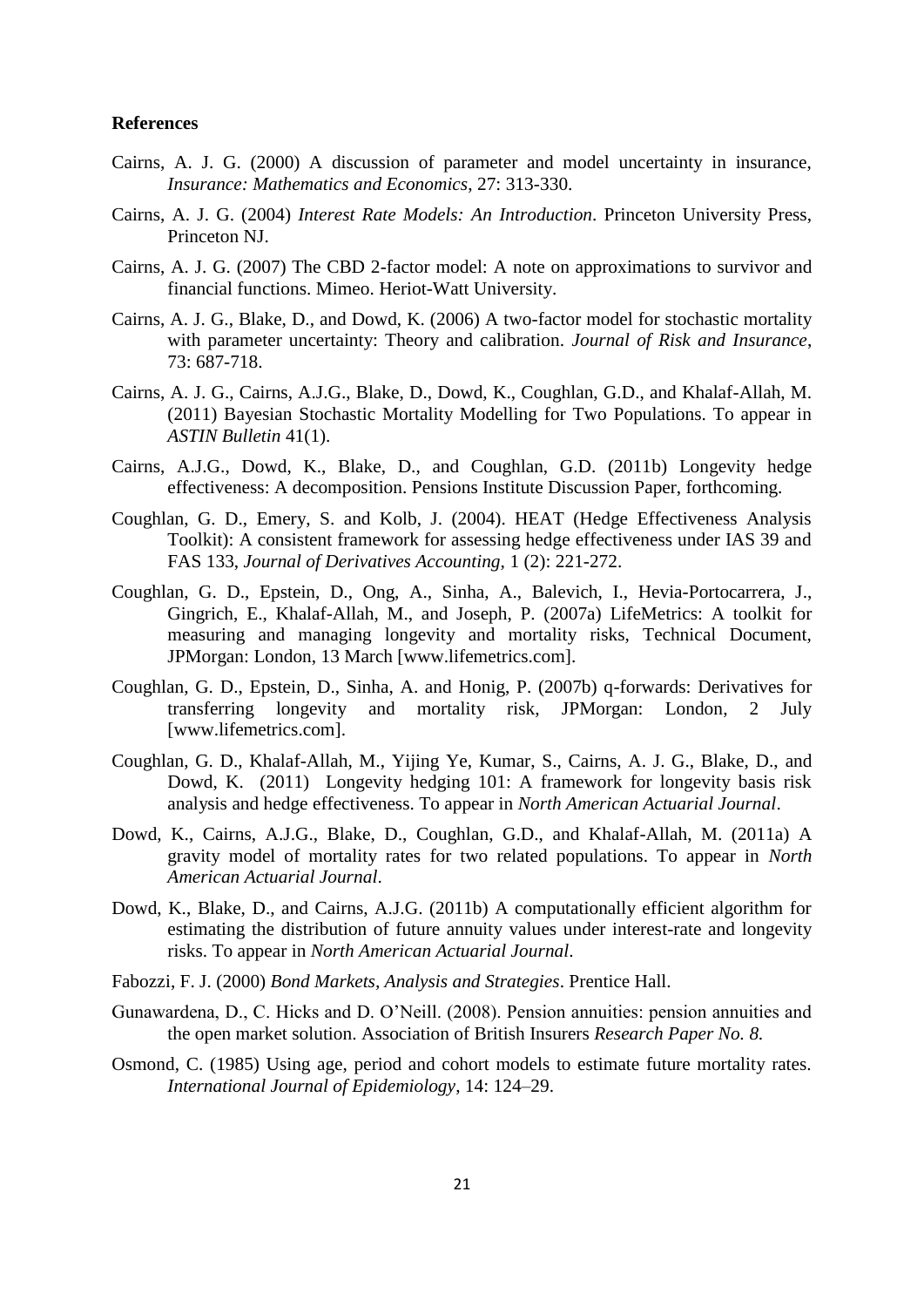#### **Appendix A: The Age-Period-Cohort Two-Population Gravity Model**

#### *A.1. Introduction*

The gravity model chosen is a two-population version of the APC model, alternatively known as M3B (see, e.g., Osmond (1985), Jacobsen *et al.* (2002) and Cairns *et al.* (2009a, Table 1)). The APC model is a useful one for our purposes because it is relatively tractable and because it has a cohort effect, which evidence suggests is an important feature of the behaviour exhibited in E&W mortality data and in a number of other important countries' datasets. However, the general gravity approach can also be applied to most other stochastic mortality models.

The successful implementation of any two-population gravity model also requires a solution to the difficult problem of obtaining consistent estimates of both the (unobservable) state variables of the model and of the parameters governing the dynamics of those state variables. In the case of the APC model, the state variables are the period effects (denoted  $\kappa$ , below) and the cohort effects (denoted  $\gamma_c$  below).

In the standard one-population context, it is relatively straightforward to obtain estimates of both the state variables and their parameters.

However, in the two-population case, we also have to allow for the fact that the state variables themselves cannot be estimated without taking account of the two-population interdynamics and hence their parameters. The upshot is that estimation of the state variables requires estimates of the parameters that govern them, and yet we can only obtain estimates of those parameters if we have estimates of the state variables to start with. The solution to this 'chicken and egg' problem is an iterative approach in which we start with preliminary estimates of the state variables based on the assumption of population independence. We then estimate the parameters. After this, we revise the estimates of the state variables and then reestimate the parameters again based on the new estimates of the state variables. We go on to repeat this process over and over again until estimates of both state variables and parameters have converged.

### *A.2. Single-population APC model*

For the single-population case, the APC model postulates that the true underlying death rate,  $m$ <sub>t,x</sub>, satisfies:

$$
\log m_{t,x} = \beta_x + n_a^{-1} \kappa_t + n_a^{-1} \gamma_c \tag{A1}
$$

where the  $\beta_x$  are age-dependent parameters,  $\kappa_t$  is a time-dependent state variable that represents the period effect and  $\gamma_c$  is a year-of-birth-dependent state variable that represents the cohort effect,  $n_a$  is the number of ages in the sample data used to estimate the parameters,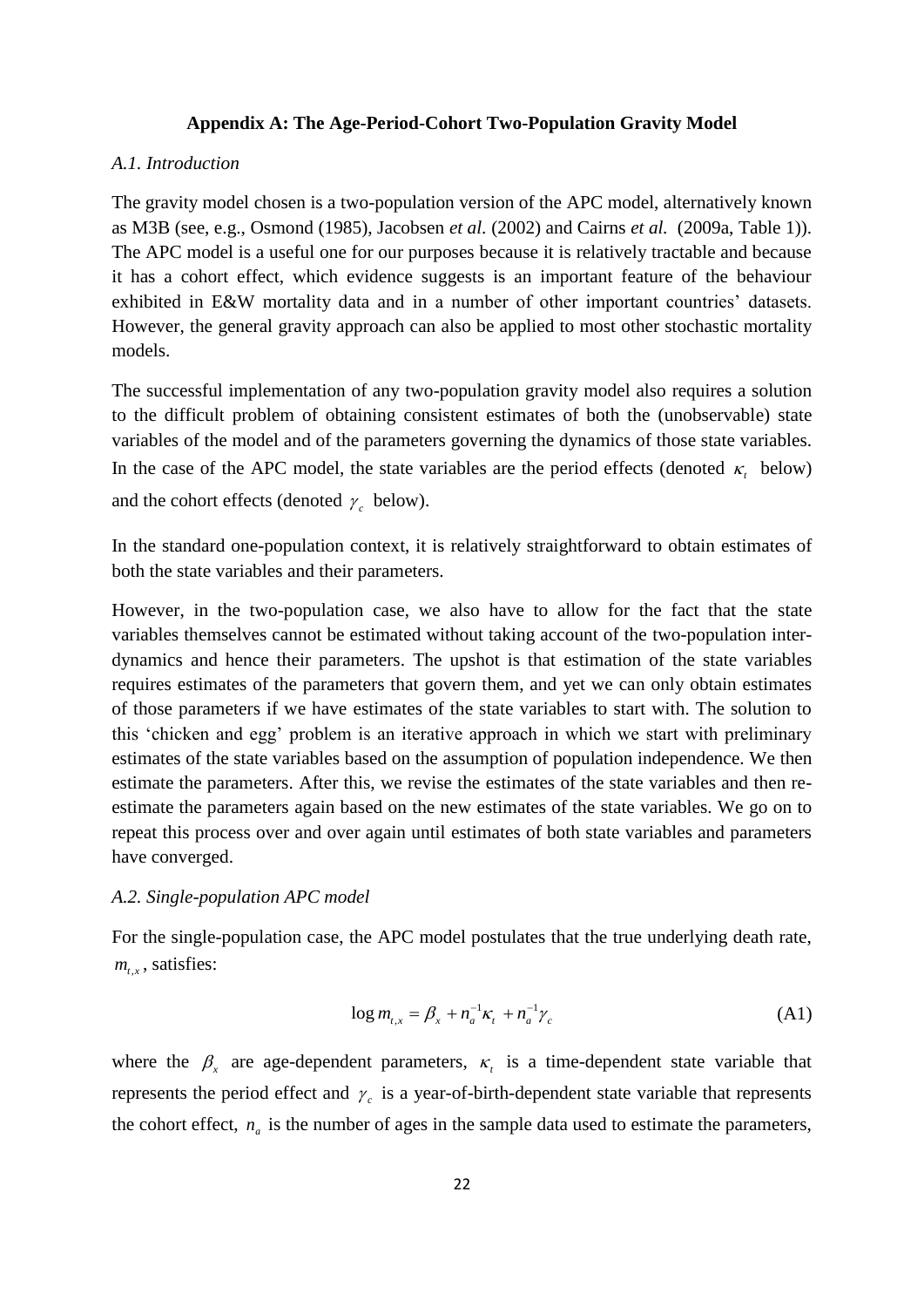and the variables  $x$ ,  $t$  and  $c = t - x$  represent the age, current year and year of birth, respectively. We assume  $\kappa$  follows a one-dimensional random walk with drift:

$$
\kappa_t = \kappa_{t-1} + \mu + CZ_t \tag{A2}
$$

in which  $\mu$  is a constant drift term, C a constant volatility and  $Z<sub>t</sub>$  a one-dimensional iid N(0,1) error. We follow Cairns *et al.* (2008) and model  $\gamma_c$  as an ARIMA(1,1,0) process:

$$
\Delta \gamma_c = (1 - \alpha^{(\gamma)}) \mu^{(\gamma)} + \alpha^{(\gamma)} \Delta \gamma_{c-1} + C^{(\gamma)} Z_c^{(\gamma)}
$$
(A3)

where  $\mu^{(\gamma)}$ ,  $\alpha^{(\gamma)}$  and  $C^{(\gamma)}$  are given parameters and  $Z_c^{(\gamma)}$  is iid N(0,1). The parameters of this model can be estimated using MLE.

This model requires the imposition of identifiability constraints. The first two are:

$$
\sum_{t} \kappa_{t} = 0 \text{ and } \sum_{c} \gamma_{c} = 0 \tag{A4}
$$

We also need a third identifiability constraint based on a tilting parameter  $\delta$ . This is chosen within an iterative scheme to minimize:

$$
S(\delta) = \sum_{x} (\beta_x + \delta (x - \overline{x}) - \overline{\beta}_x)^2
$$

where  $\overline{\beta}_x = n_y^{-1} \sum_t \log m(t, x)$  $\overline{\beta}_x = n_y^{-1} \sum \log m(t, x)$ . This then implies that:

$$
\delta = -\frac{\sum_{x} (x - \overline{x})(\beta_x - \overline{\beta}_x)}{\sum_{x} (x - \overline{x})^2}
$$
 (A5)

Given that the  $\kappa$ <sub>t</sub> and  $\gamma$ <sub>c</sub> already satisfy the first two constraints, we now apply the third constraint which requires us to revise our parameter estimates according to the following formulae:

$$
\tilde{\kappa}_t = \kappa_t - n_a \delta(t - \overline{t})
$$
\n
$$
\tilde{\gamma}_c = \gamma_c + n_a \delta((t - \overline{t}) - (x - \overline{x}))
$$
\n
$$
\tilde{\beta}_x = \beta_x + \delta(x - \overline{x})
$$
\n(A6)

#### *A.3. Two-population APC model*

We now wish to model *q* rates for two related populations, focussing on the case where one population is much larger than the other. Let us denote the large population using the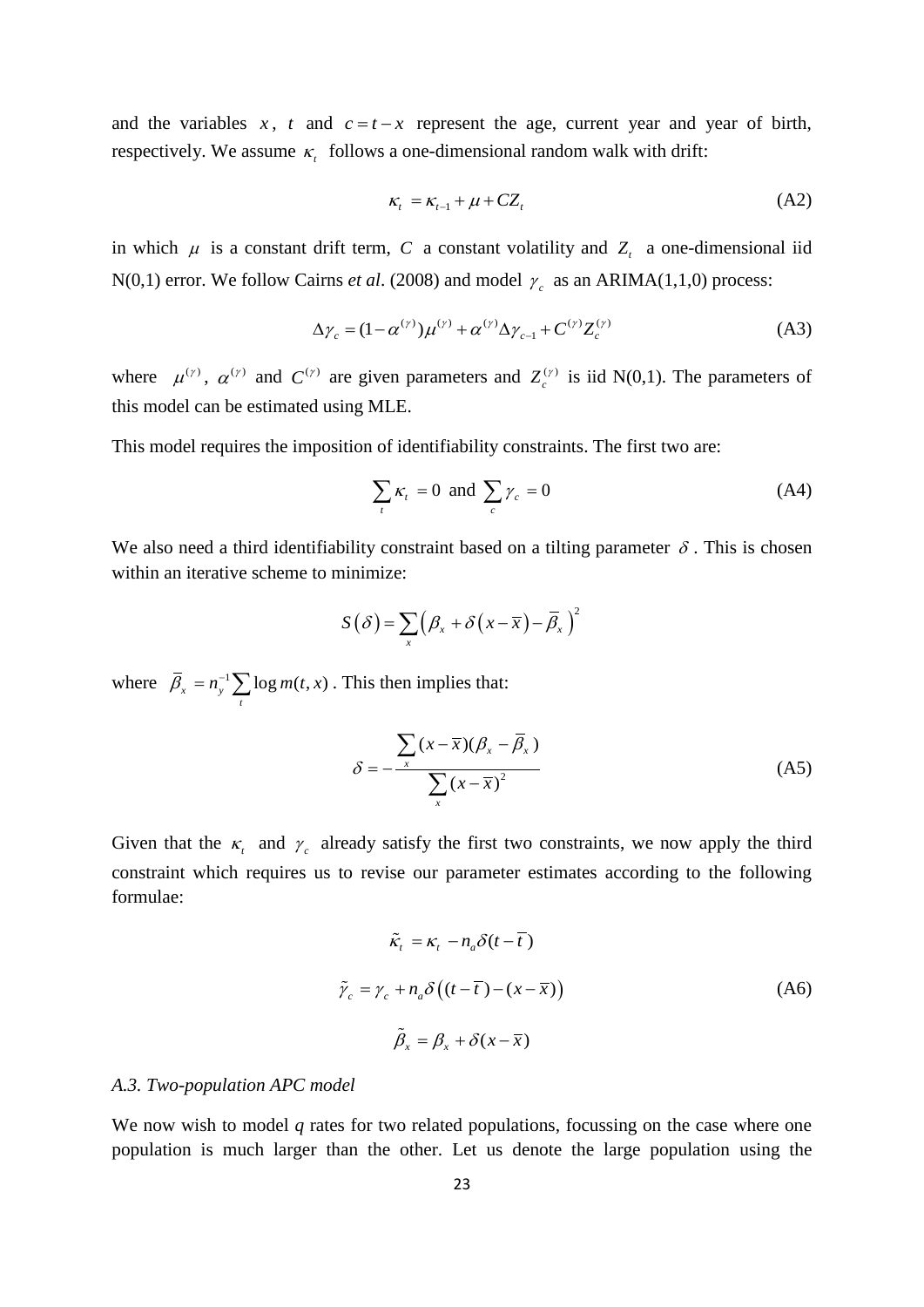superscript '(1)' and the small population using the superscript '(2)'. The gravity model then involves the following 2-population  $\kappa$ <sub>*t*</sub> process:

$$
\kappa_t^{(1)} = \kappa_{t-1}^{(1)} + \mu^{(1)} + C^{(11)} Z_t^{(1)}
$$
 (A6)

$$
\kappa_t^{(2)} = \kappa_{t-1}^{(2)} + \mu^{(3)} + C^{(2)} Z_t^{(1)}
$$
\n
$$
\kappa_t^{(2)} = \kappa_{t-1}^{(2)} + \phi^{(\kappa)}(\kappa_{t-1}^{(1)} - \kappa_{t-1}^{(2)}) + \mu^{(2)} + C^{(21)} Z_t^{(1)} + C^{(22)} Z_t^{(22)}
$$
\n(A7)

where  $0 \le \phi^{(k)} < 1$  is the 'gravity parameter' that pulls the  $\kappa_t^{(2)}$  state variable towards the  $\kappa_t^{(1)}$ state variable. Now let  $\mu^{(\gamma)}$  be the mean reversion level for  $\Delta \gamma_c^{(1)}$  $\Delta \gamma_c^{(1)}$ ,  $\mu^{(\gamma 2)}$  be the mean reversion level for  $\Delta \gamma_c^{(2)}$  $\Delta \gamma_c^{(2)}$ ,  $\alpha^{1}$  be the AR(1) parameter for  $\Delta \gamma_c^{(1)}$  $\Delta \gamma_c^{(1)}$   $\alpha^{(2)}$  be the AR(1) parameter for  $\Delta \gamma_c^{(2)}$  $\Delta \gamma_c^{(2)}$  and  $0 \le \phi^{(\gamma)} < 1$  be the gravity parameter for the 2-population  $\gamma_c$ 

process. The 2-population AR(1) 
$$
\gamma_c
$$
 processes is then:  
\n
$$
\gamma_c^{(1)} = (1 + \alpha^{(\gamma 1)}) \gamma_{c-1}^{(1)} - \alpha^{(\gamma 1)} \gamma_{c-2}^{(1)} + \mu^{(\gamma 1)} (1 - \alpha^{(\gamma 1)}) + C^{(\gamma 1 1)} Z_c^{(\gamma 1)}
$$
\n(A8)

$$
\gamma_c^{(1)} = (1 + \alpha^{(\gamma 1)}) \gamma_{c-1}^{(1)} - \alpha^{(\gamma 1)} \gamma_{c-2}^{(1)} + \mu^{(\gamma 1)} (1 - \alpha^{(\gamma 1)}) + C^{(\gamma 1 1)} Z_c^{(\gamma 1)}
$$
(A8)  

$$
\gamma_c^{(2)} = (1 + \alpha^{(\gamma 2)} - \phi^{(\gamma)}) \gamma_{c-1}^{(2)} - \alpha^{(\gamma 2)} \gamma_{c-2}^{(2)} + \phi^{(\gamma)} \gamma_{c-1}^{(1)} + \mu^{(\gamma 2)} (1 - \alpha^{(\gamma 2)}) + C^{(\gamma 2 1)} Z_c^{(\gamma 1)} + C^{(\gamma 2 2)} Z_c^{(\gamma 2)}
$$
(A9)

Further details on the model and its calibration are given in Dowd *et al.* (2011a).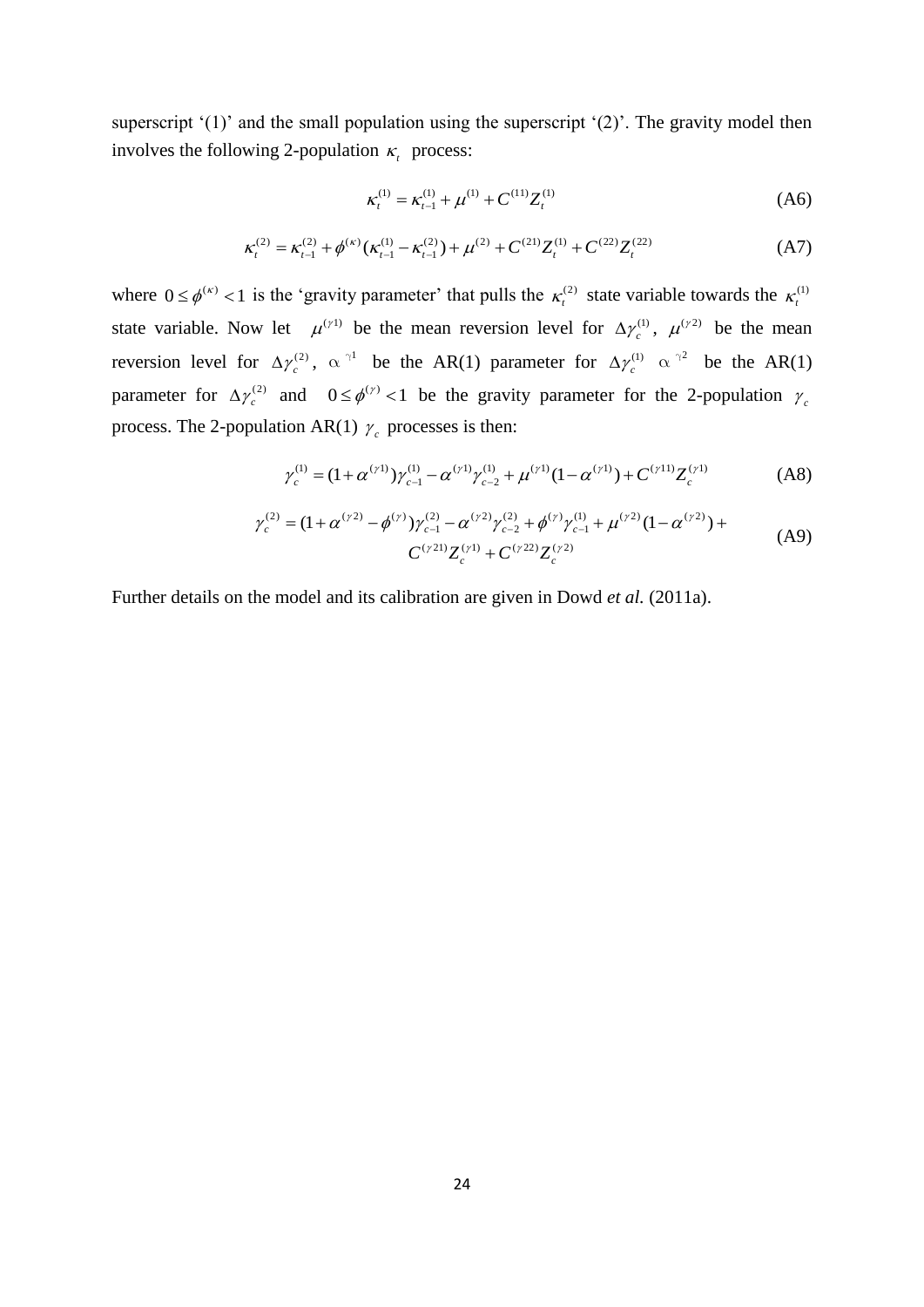### **Appendix B: Parameter Simulation**

The simulation of the parameters is as follows:

- The  $\mu$ , V,  $\mu^{(\gamma)}$  and  $V^{(\gamma)}$  parameters are simulated using the algorithms set out in Cairns et al (2006) and later set out for the gravity two-population APC model in Dowd *et al.* (2011a).
- The  $\alpha^{(r)}$  parameters are simulated using the approach of Cairns (2000) and Dowd (2011b).
- The method used to simulate  $\phi^{(k)}$  and  $\phi^{(r)}$  parameters is based on the assumptions that (a) the relevant  $\phi$  comes from single-peaked beta  $(\nu, \omega)$  distribution (b) whose mean matches the empirical estimate of  $\phi$ ,  $\hat{\phi}$ , and (c) which has the maximum dispersion, so the prior is as uninformative as possible. Combining these requirements means that  $\omega$  is the lowest possible value no less than 2 such that  $\nu = \omega \hat{\phi} / (1 - \hat{\phi})$ .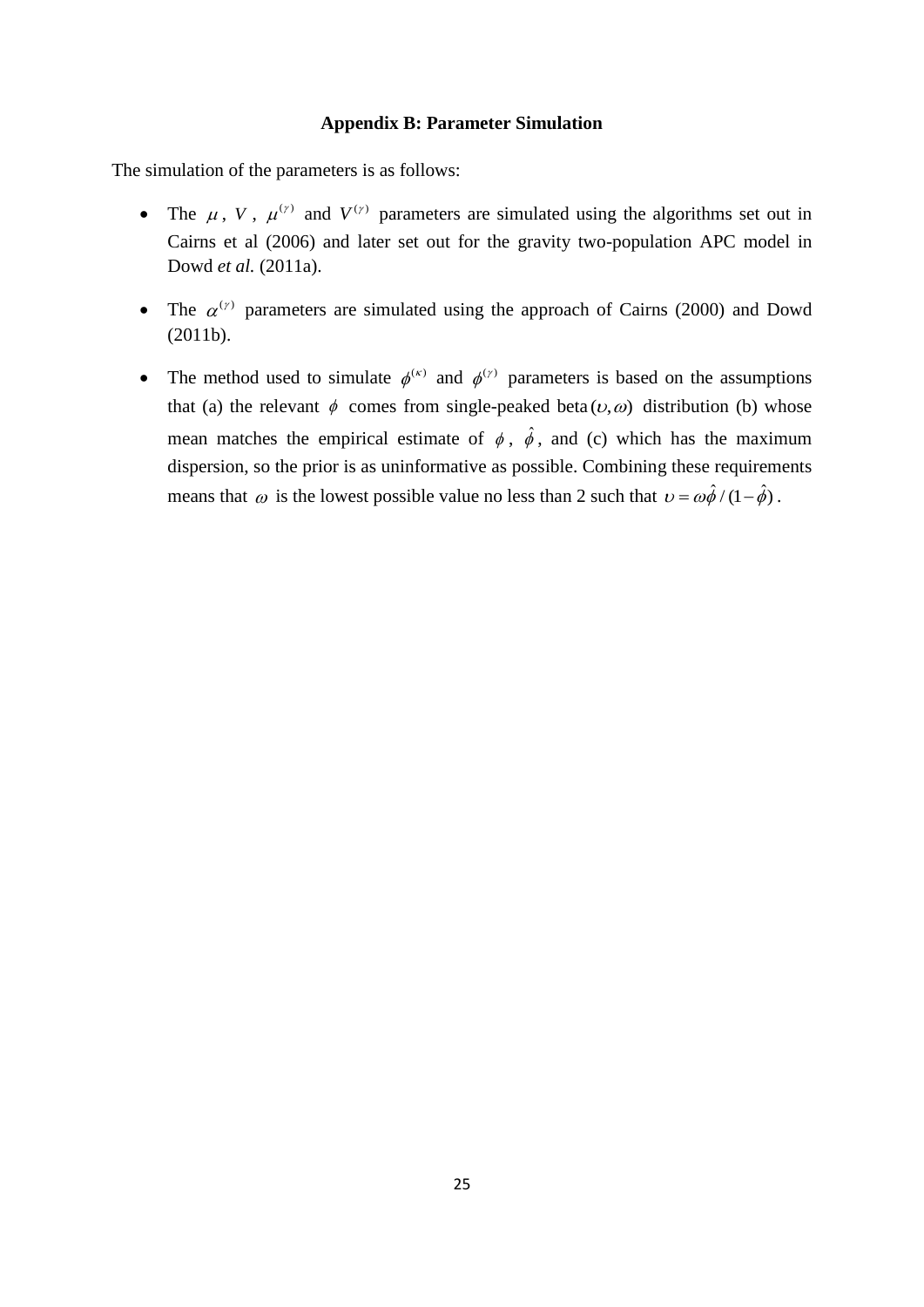#### **Appendix C: Simulation of the Poisson Process**

Where we wish to incorporate the Poisson (or individual deaths) process, we proceed as follows:

For any given population and age  $x$  at  $t$ , we simulate the number of deaths  $D(t, x)$  from a Poisson process with 'arrival rate'  $m(t, x) \times E(t, x)$ , where  $m(t, x)$  is the crude central death rate from our mortality tables and  $E(t, x)$  is the number of exposures. We then update the number of exposures next period using

$$
E(t+1, x+1) = E(t, x). e^{-m(t, x)}
$$
\n(C1)

based on an initial (i.e.,  $t=0$ ) exposure equal to the 2005 value for the appropriate age. (C1) ensures that the number of exposures is always positive, which is helpful computationally.<sup>12</sup>

 $\overline{\phantom{a}}$ 

<sup>&</sup>lt;sup>12</sup> Another consideration is that having extra Poisson risk in the  $E(t, x)$  as well as  $D(t, x)$  would not have a significant impact on the  $D(t, x)$  Poisson randomness, except perhaps at the high ages and as  $E(t, x)$  gets very small.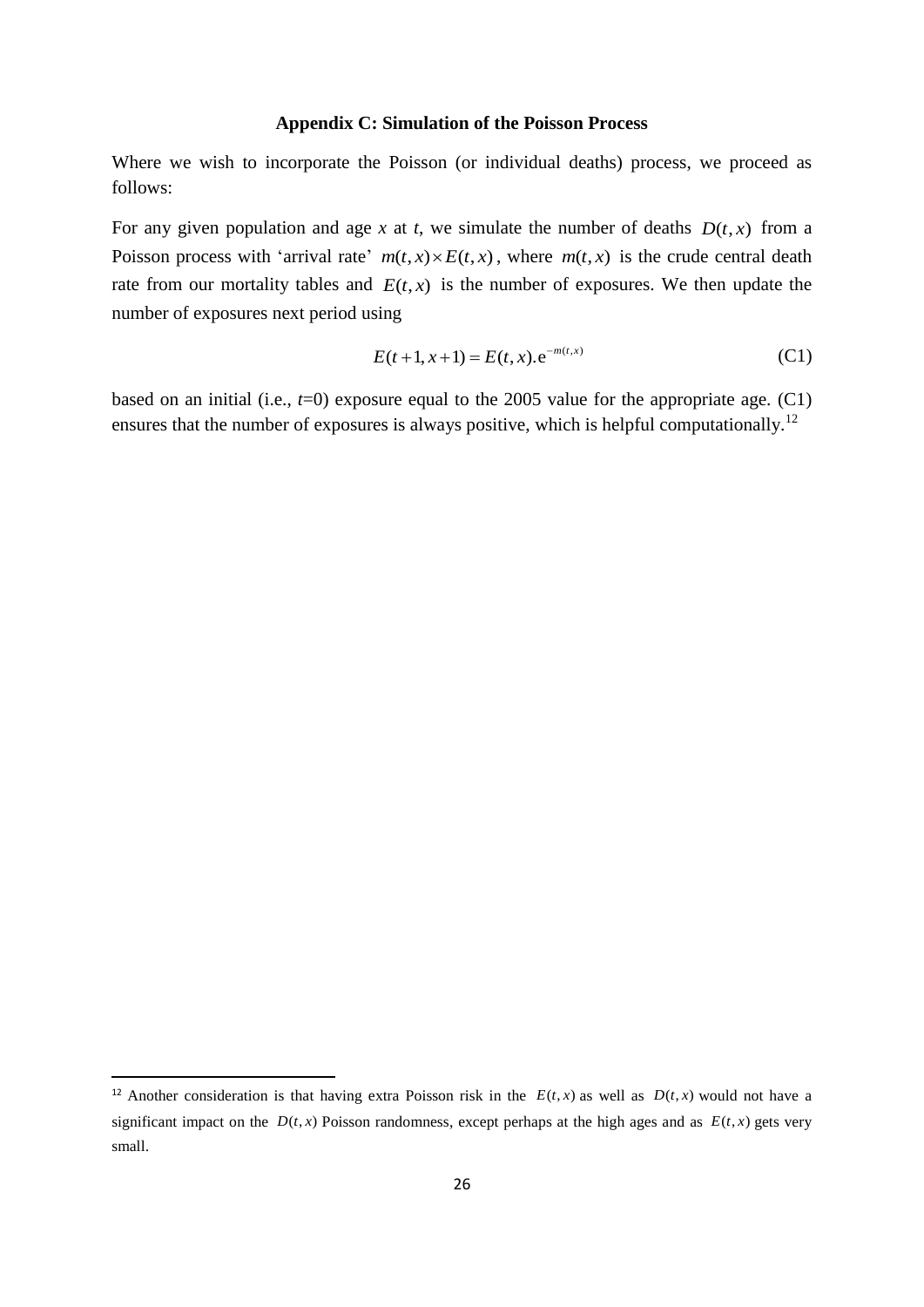#### **Appendix D: Simulation of Future Annuity Prices**

#### *D.1. Annuity price simulation*

The model used to value the annuity at future time *T* involves the estimation of the expected survivor rates as of time *T* for the relevant cohort: these can then be treated as the expected annuity payments, and the annuity price is the present value of these payments. For any given version of the mortality model (i.e., with or without parameter uncertainty, and with or without Poisson risk), let  $S^{(i)}(t, x)$  be the survivor index at time *t* of a cohort from population *i* (where *i*=1,2) aged *x* in year 0: that is,  $S^{(i)}(t, x)$  is the probability, measured retrospectively, that an individual aged x at time 0 survives to time t. For any given x,  $S^{(i)}(0, x) = 1$  and  $S^{(i)}(t, x)$  will decrease as *t* gets bigger and eventually approach 0 as *t* gets large. Given any path of  $q^{(i)}(t, x)$ , we then obtain a corresponding path of  $S^{(i)}(t, x)$  from the relationship between the survivor index and *q* rates:

(D1) 
$$
S^{(i)}(t+1,x) = (1-q^{(i)}(t+1,x))S^{(i)}(t,x)
$$

These survivor rates are driven off the state variables  $\kappa_t^{(1)}$  and  $\kappa_t^{(2)}$ . Hence, for our purposes, we wish to simulate sets of state variables out to a future date *T* and then estimate the expectations of (D1), conditional on surviving to the specified future date and conditional on the future values of the state variables, i.e.,  $\kappa_T^{(1)}$  and  $\kappa_T^{(2)}$ .

We take *j* simulation paths of each state variable out to period *T*, and let  $\kappa_T^{(j)} = [\kappa_T^{(1j)}, \kappa_T^{(2j)}]$  be the  $j<sup>th</sup>$  set of simulated state variables for period *T*. Assuming for the moment that the interest rate  $R$  is constant throughout, then the fair value of the annuity for population  $i$  at time  $T$ , conditional on the time-*T* simulated state variables under simulation path *j,* is

(D2) 
$$
a^{(ij)}(T, \kappa_T^{(j)}) = (1 + \psi) \sum_{h=0}^{115 - x - T} \exp(-hR) E[S^{(i)}(T + h, x) / S^{(i)}(T, x) | \kappa_T^{(j)}]
$$

where  $\psi$  is the loading factor built into the annuity value (assumed to be 0) and we assume that no-one lives beyond age 115. The term  $E[S^{(i)}(T+h,x)/S^{(i)}(T,x)|\kappa_T]$  is to be interpreted as the expected probability that an individual aged x will survive to year  $T + h$ , conditional on their surviving to T and conditional on the mortality state parameters  $\kappa_T^{(j)}$  at *T* .

However, we cannot compute (D2) directly because there is no simple formula for  $E[S^{(i)}(T+h,x)/S^{(i)}(T,x)|\kappa_T]$  in terms of the mortality state variables  $\kappa_T^j$ . Nor is it practically feasible to use stochastic simulation to estimate  $E[S^{(i)}(T+h,x)/S^{(i)}(T,x)|\kappa_T]$  for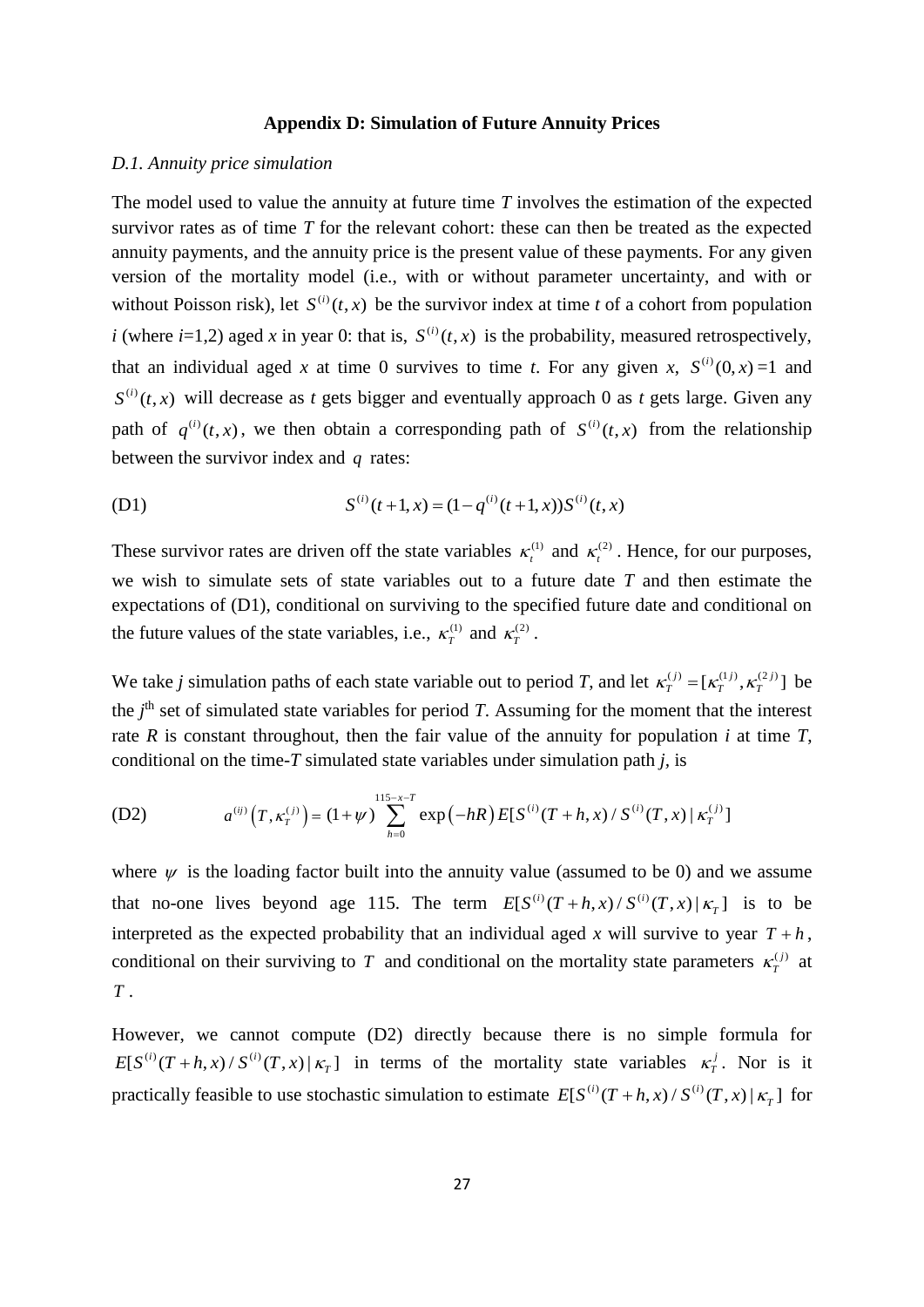each set of  $\kappa_T^{(j)}$ , as this would require a simulation tree within a simulation tree and would be computationally prohibitively expensive.<sup>13</sup>

A more practical approach is to use a Taylor series approximation, as first suggested by Cairns (2007) and developed further by Dowd *et al.* (2011b). Define  $f^{(i)}(h, x, \kappa)$  =  $\Phi^{-1}\left(E[S^{(i)}(T+h,x)/S^{(i)}(T,x) | \kappa_T]\right)$ as the probit transformation of  $E[S^{(i)}(T+h,x)/S(T,x)|K_T]$ , where  $\Phi(.)$  is the standard normal distribution function. Let  $\hat{\kappa}_T = E[\kappa_T]$  be the expectation of the mortality state variables at *T*. We then take the

following first-order Taylor series expansion of 
$$
f^{(i)}(T, h, x, \kappa_T)
$$
 around  $\hat{\kappa}_T$ :<sup>14</sup>  
(D3) 
$$
f^{(i)}(T, h, x, \kappa_T) \approx \Delta_0^{(i)}(T + h, x) + \Delta_1^{(i)}(T + h, x)'(\kappa_T - \hat{\kappa}_T)
$$

where  $\Delta_0^{(i)}$  $\Delta_0^{(i)}(T, h, x)$  is a scalar function of *h* and *x*, and  $\Delta_1^{(i)}(T, h, x) = [\Delta_{11}^{(i)}(T, h, x), \Delta_{12}^{(i)}(T, h, x)]'$ is a  $2 \times 1$  vector of first derivatives.

For any given *T*, *h* and *x*, these ' $\Delta$ ' terms are parameters that are easily computed by Monte Carlo simulation. The simulated expected survivor rates out through to the time when the cohort has died out can then be recovered from

(D4) 
$$
E[S^{(i)}(T+h,x)/S^{(i)}(T,x)|\kappa_T] \approx \Phi(f^{(i)}(T,h,x,\kappa_T))
$$

Finally, each simulated  $E[S^{(i)}(T+h,x)/S^{(i)}(T,x)|\kappa_T]$  can be plugged into (D2) to give the corresponding simulated future annuity value we are seeking.

#### *D.2. Interest-rate simulation*

**.** 

We assumed earlier that the interest rate *R* was fixed throughout. Where we wish to randomize the interest rate, we simulate a random interest rate using the Cox-Ingersoll-Ross (CIR) model (Cox *et al*., 1985). This model postulates that the instantaneous spot interest rate *R* obeys the continuous-time process:

(D5) 
$$
dR(t) = \alpha(\overline{R} - R(t))dt + \sigma\sqrt{R(t)}dW(t)
$$

<sup>&</sup>lt;sup>13</sup> For example, with 1000 simulation paths in each stage for each of the mortality state variables, this would require 2 million simulation paths for the mortality state variables alone; combined with all the other calculations required, this implies a computational burden that is not practically feasible under real-time constraints.

<sup>&</sup>lt;sup>14</sup> Cairns (2007) actually suggests a second-order Taylor series expansion, but we use a first-order expansion here because the ' $\Delta$ ' parameters of the second population are sometimes very unstable when we allow for Poisson risk.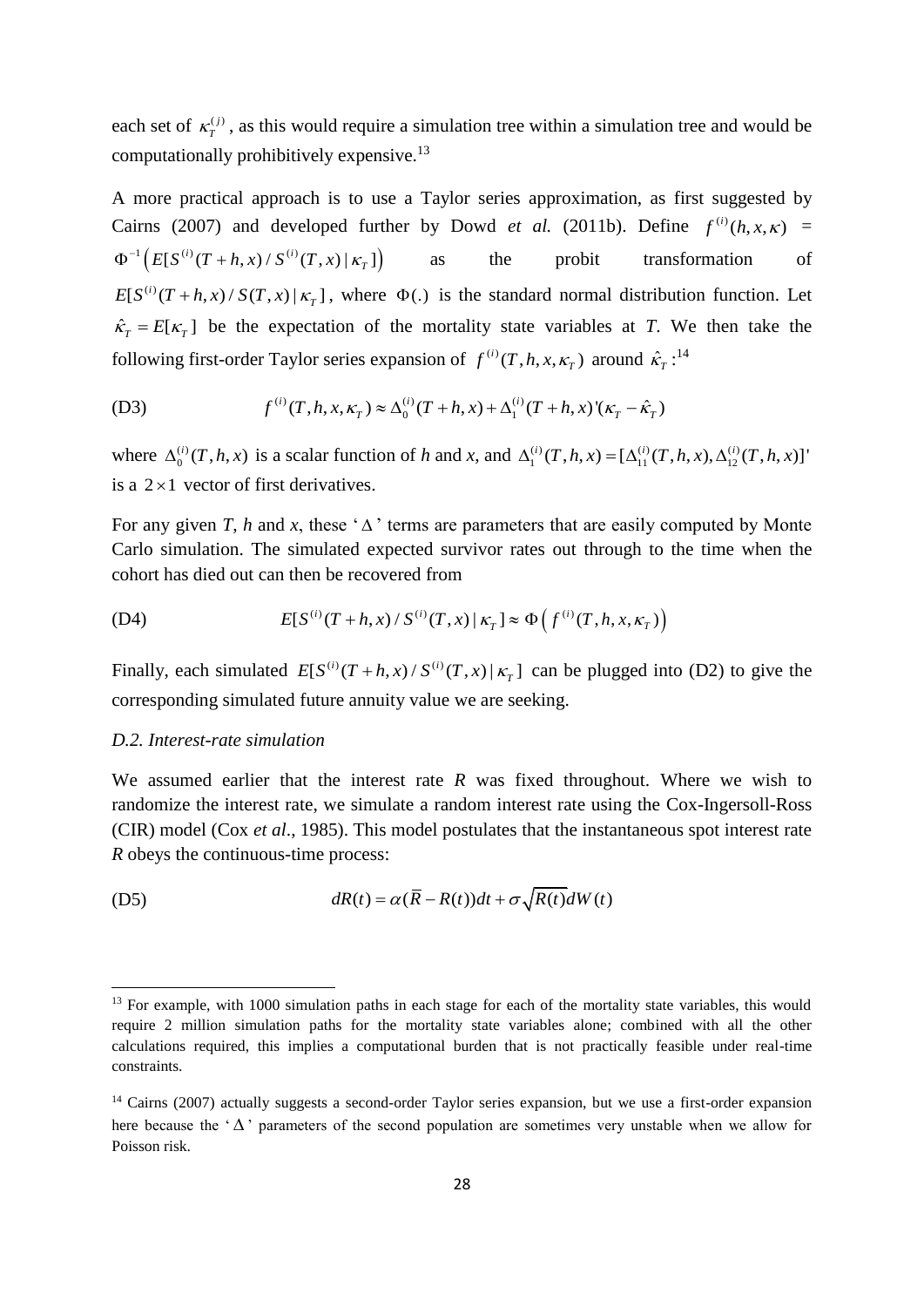where  $\alpha$  determines the strength of the mean-reversion process governing *R*, *R* is the longterm mean instantaneous spot interest rate,  $\sigma$  is the interest-rate standard deviation and *dW*(*t*) is a standard geometric Brownian motion.

We can simulate values of  $R(T)$  directly from their exact distribution using the CIR parameters and the current instantaneous spot rate  $R(0)$  as inputs.<sup>15</sup> In our random interestrate scenarios, we then assume for convenience that the term structure at  $T$  is flat at  $R(T)$ .

#### *D.3. Implementation*

In principle, we can estimate the ' $\Delta$ ' terms for each horizon *h*, but this is computationally expensive.

However, we can exploit the structure of the  $\kappa$  process to economize on calculation time, i.e., in particular, we can assume that the slope or  $\Delta_1^{(i)}$  $\Delta_1^{(i)}$  terms are constant across *T*. (By contrast, the  $\Delta_0^{(i)}$  $\Delta_0^{(i)}$  intercept terms are not constant; they reflect the expected survivorship rates for  $h = 0,...,115 - T - x$  starting as of *T*, and these will generally increase with *T*.)

We now estimate (D3) for  $T=0$  and  $h=0,...,115-T-x$ .<sup>16</sup>

We then retain the ' $\Delta_1^{(i)}$  $\Delta_1^{(i)}$  values so obtained throughout for all *T* simulations and re-estimate the ' $\Delta_0^{(i)}$  $\Delta_0^{(i)}$  for each *T*.

### *D.4. Estimates of the ' ' terms*

1

Figure D1 shows estimates of the ' $\Delta_1^{(i)}$  $\Delta_1^{(i)}$  terms. For age 65 and assuming that everyone dies by age 115, there are 50 values for each type of ' $\Delta_1^{(i)}$  $\Delta_1^{(i)}$  term, i.e., one value of  $\Delta_1^{(i)}$  $\Delta_1^{(i)}$  for each of up to *h*=50. One will note how the estimates with Poisson risk (i.e., the green '-.' and red '- -' plots ) are somewhat less stable than the others, especially for population 2.

<sup>&</sup>lt;sup>15</sup> To be precise, if  $R(T)$  follows a CIR process, then  $(4\alpha R(T))/\{\sigma^2(1-\exp[-\alpha T])\}$  has a non-central chisquared distribution with  $4\alpha \bar{R} / \sigma^2$  degrees of freedom and a non-centrality parameter equal to  $(4\alpha R(0))/\{\sigma^2(1-\exp[-\alpha T])\}$  (Cairns, 2004, Theorem 4.8 (c)).

<sup>&</sup>lt;sup>16</sup> Estimating (D3) for  $T=0$  gives plausible ' $\Delta_1^{(i)}$ ' results for our data set, but in principle any *T* value would do, provided the  $^{\circ} \Delta_1^{(i)}$  values are plausible and fairly stable.